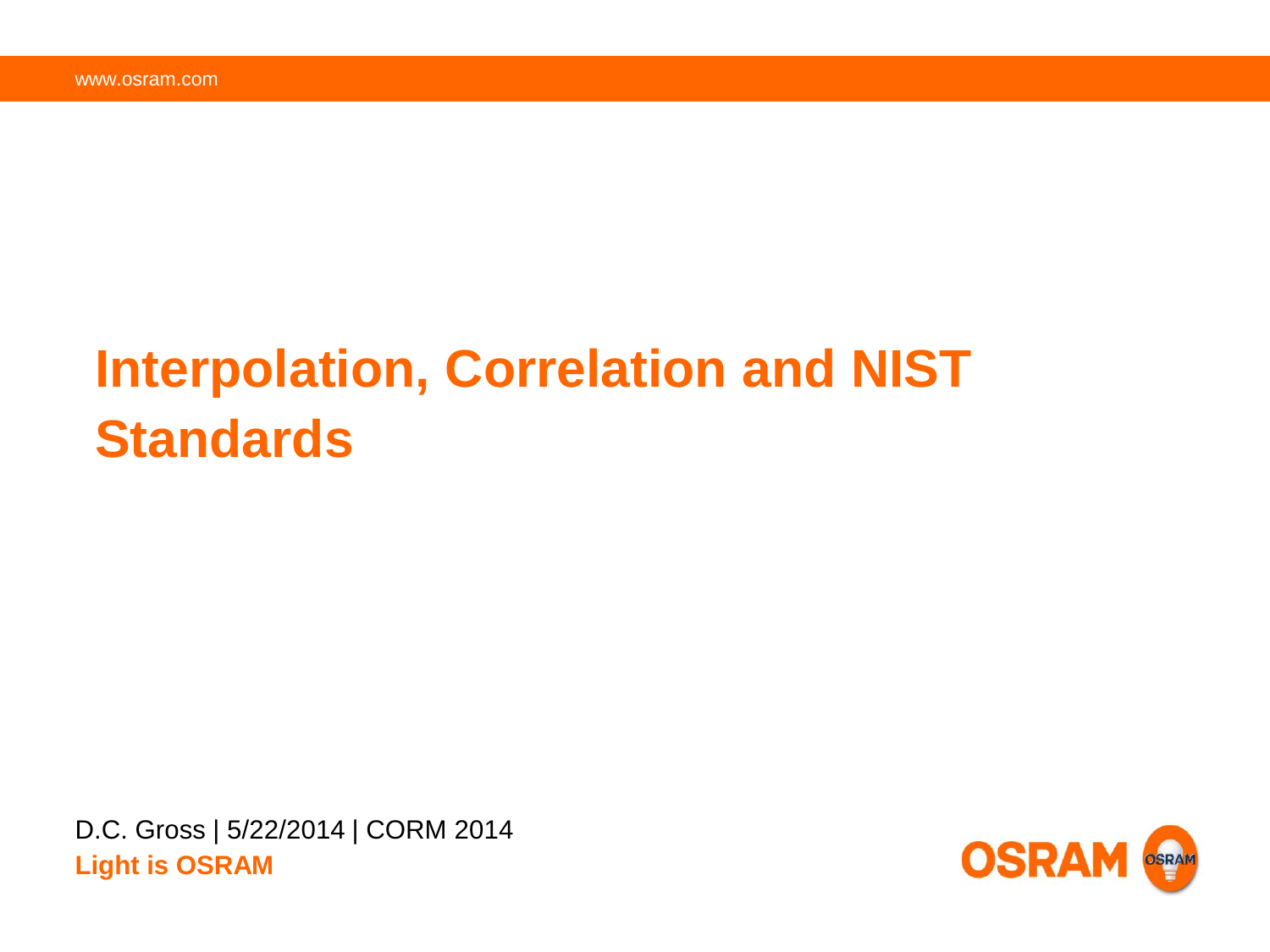#### **Spectral irradiance measurement**

$$
Spectrum = Assignment \bullet \frac{Test}{Calibration} \bullet \frac{\langle errors \rangle}{\sqrt{n}} \qquad n \to \infty
$$

Assume all calibration have been applied so that all errors are zero mean.

$$
Spectrum = Assignment \bullet \frac{Test}{Calibration}
$$

I will consider only the uncertainty in the result that is due to the assignment.

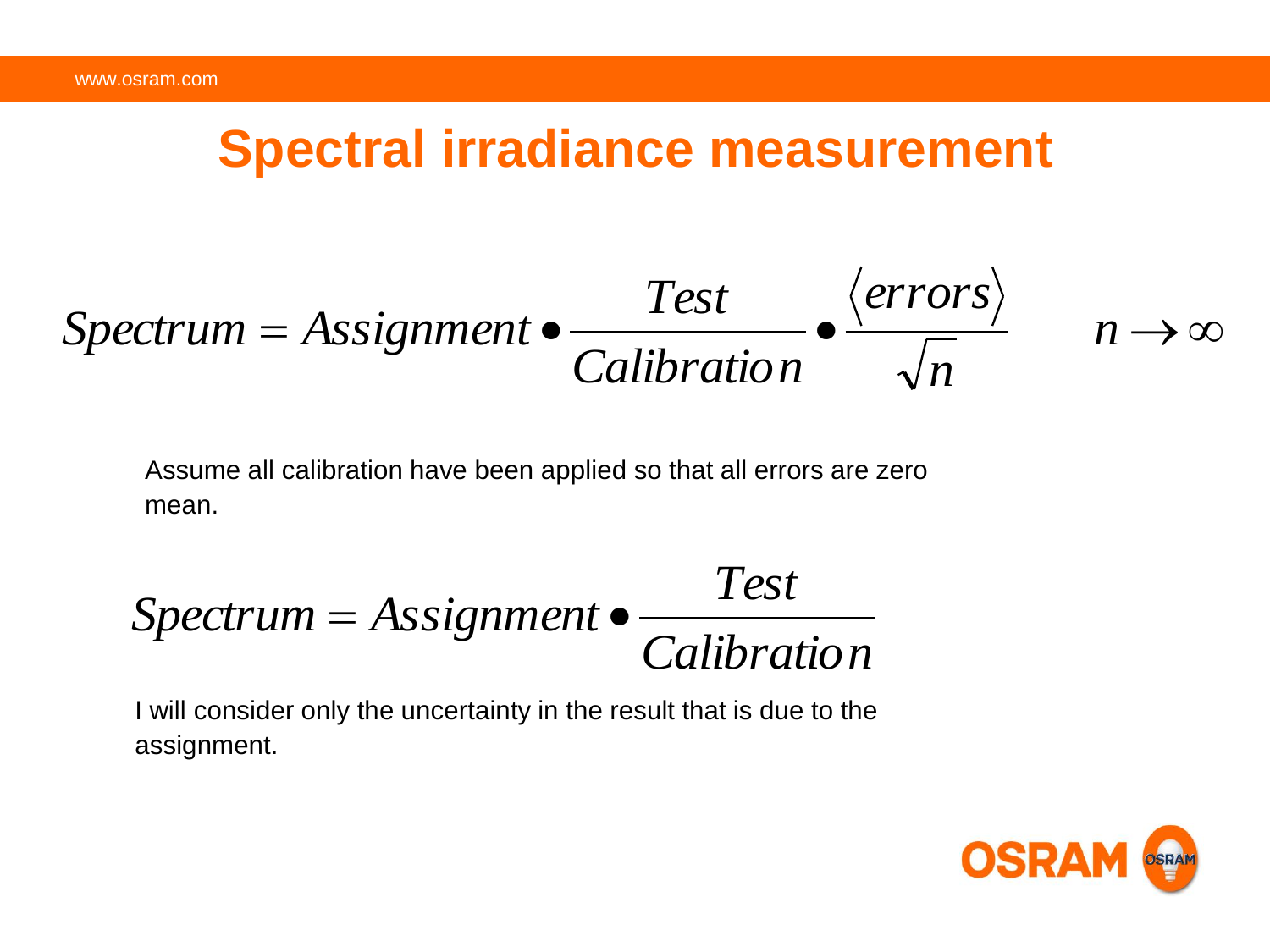$$
Spectrum = Assignment \bullet M
$$

Perfect measurement and calibration *u*c (M)=0

*Assignment Assignment Spectrum Spectrum*  $=$  $\Delta$ 

Relative change / Relative uncertainty

 $\Delta\%$  Spectrum =  $\Delta\%$  Assignment

Uncertainty propagated as percent.

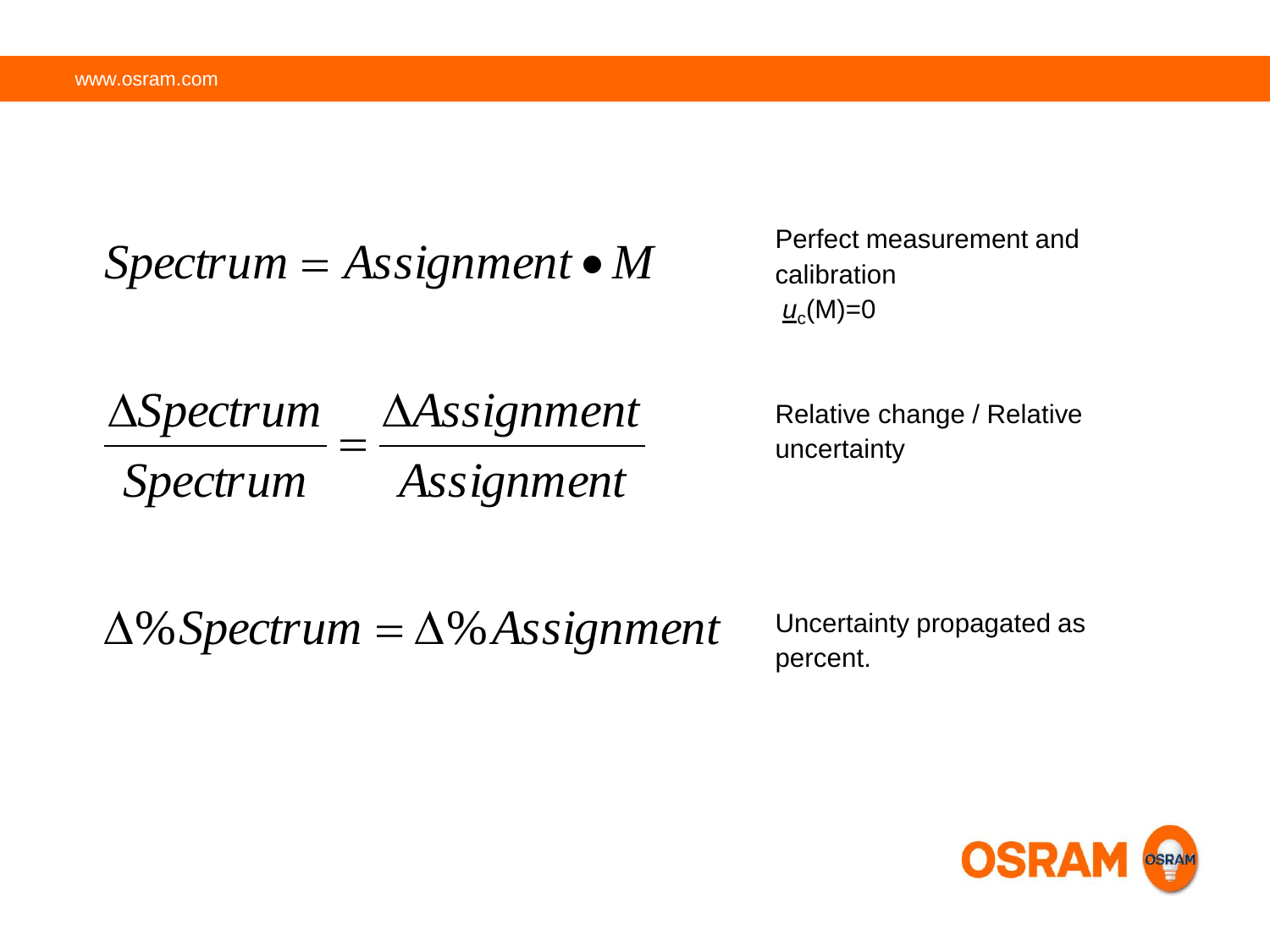## **Naive analysis of uncertainty**

$$
Y = f(X_1, X_2, ..., X_n)
$$
 Measurement Equation  

$$
u_c^2(y) = \sum_{i=1}^N \left(\frac{\partial f}{\partial x_i}\right)^2 u^2(x_i)
$$
(10)
$$
u_c^2(y) = \sum_{i=1}^N \left[c_i u(x_i)\right]^2
$$
(11a)
$$
u_i(y) \equiv |c_i| u(x_i)
$$
(11b)
$$
c_i = \frac{u_i(y)}{u(x_i)}
$$

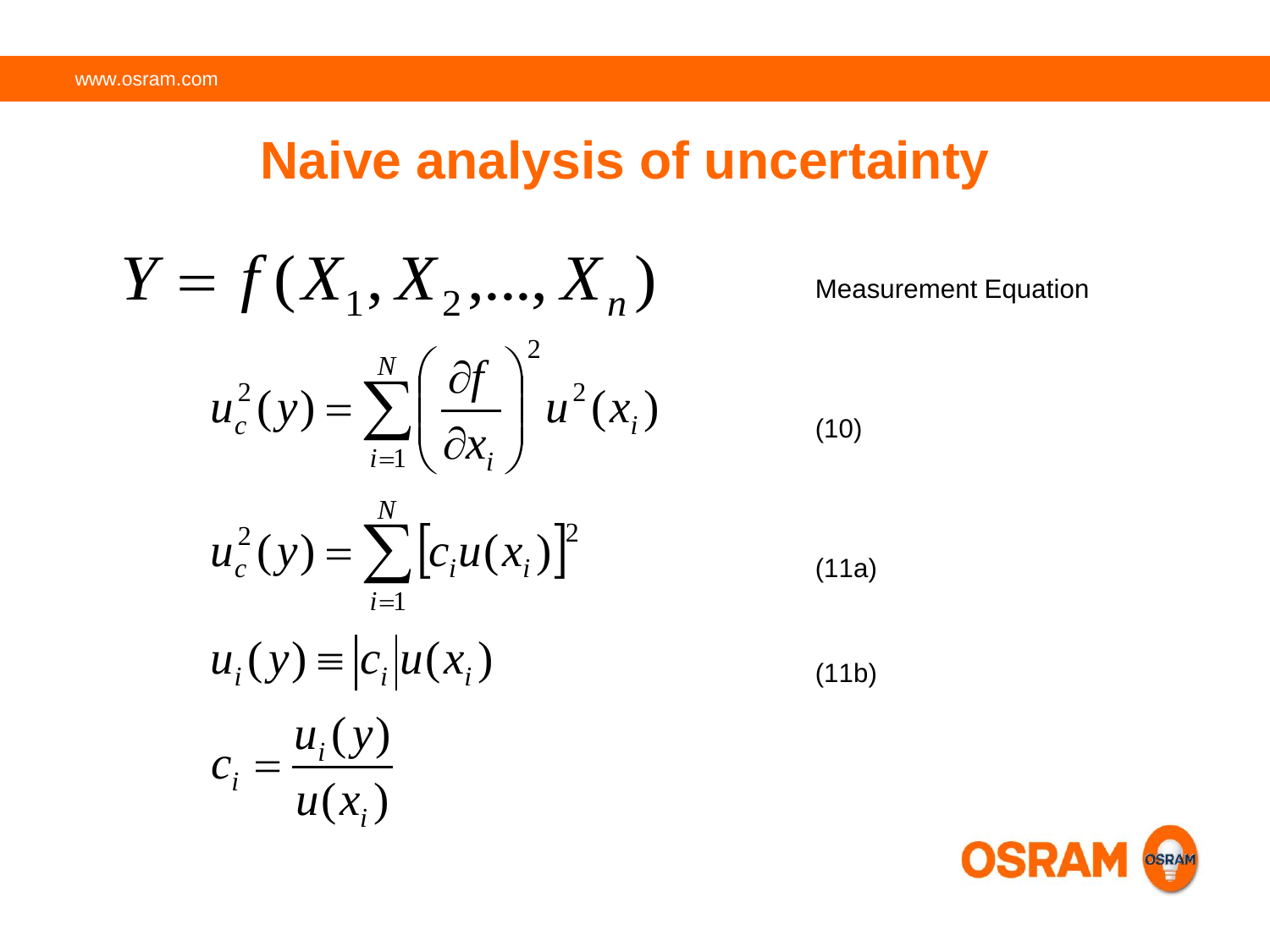### **By the book**

Lumen = 
$$
f_{lm}(S_1, S_2,...S_n)
$$
  
\n $CIEx = f_{CIEx}(S_1, S_2,...S_n)$   
\n $CIEy = f_{CIEy}(S_1, S_2,...S_n)$ 

*S<sup>i</sup> = measured value at wavelength i i = 360 nm to 830 nm*

$$
u_i(Lumen) = c_i \bullet u(S_i)
$$
  

$$
u_i(Lumen) = c_i \bullet u(A_i)
$$

*A<sup>i</sup> = Assigned value at wavelength i u(A<sup>i</sup> ) is interpolated*

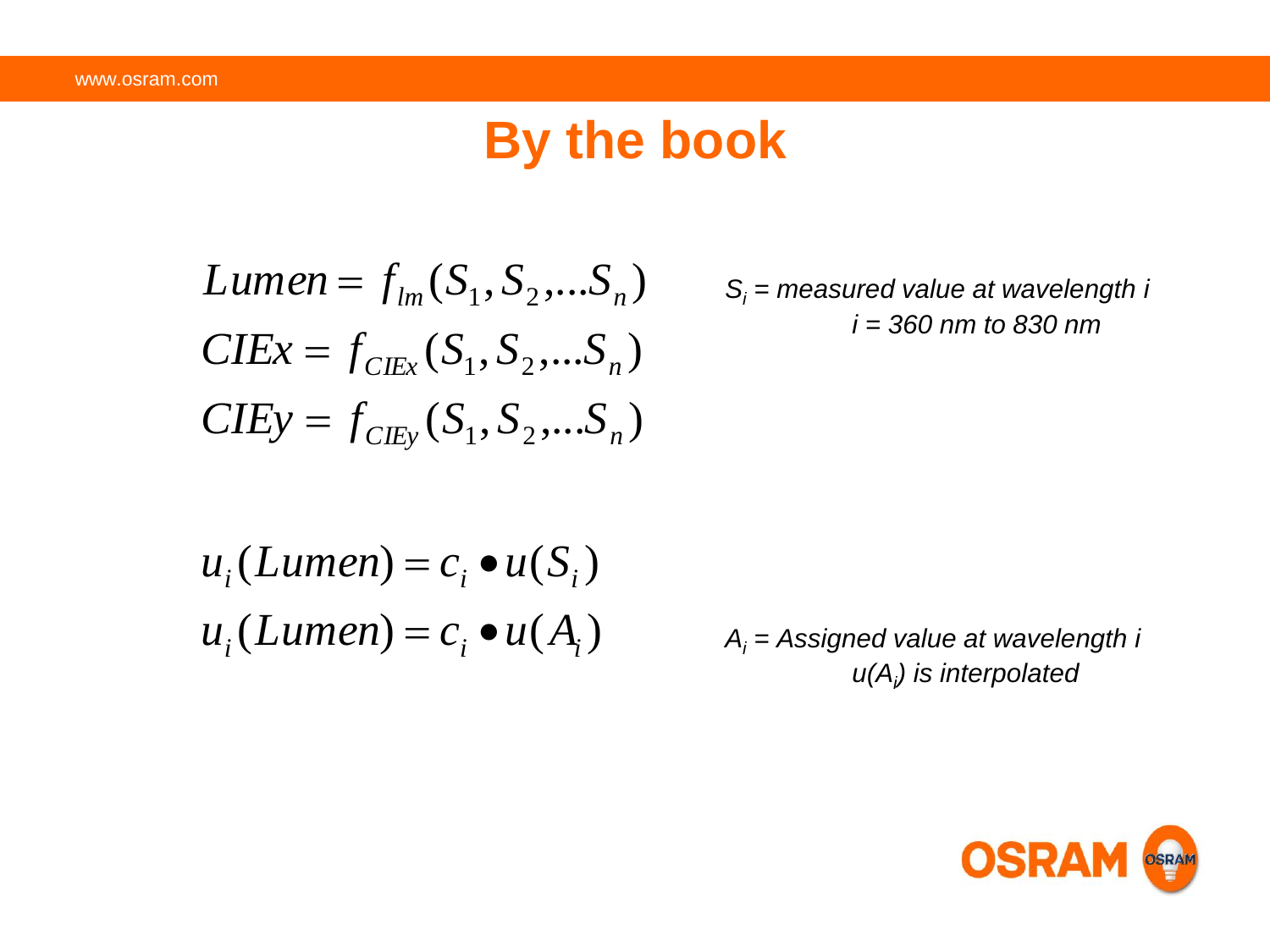## **Linear Interpolation of Uncertainties**

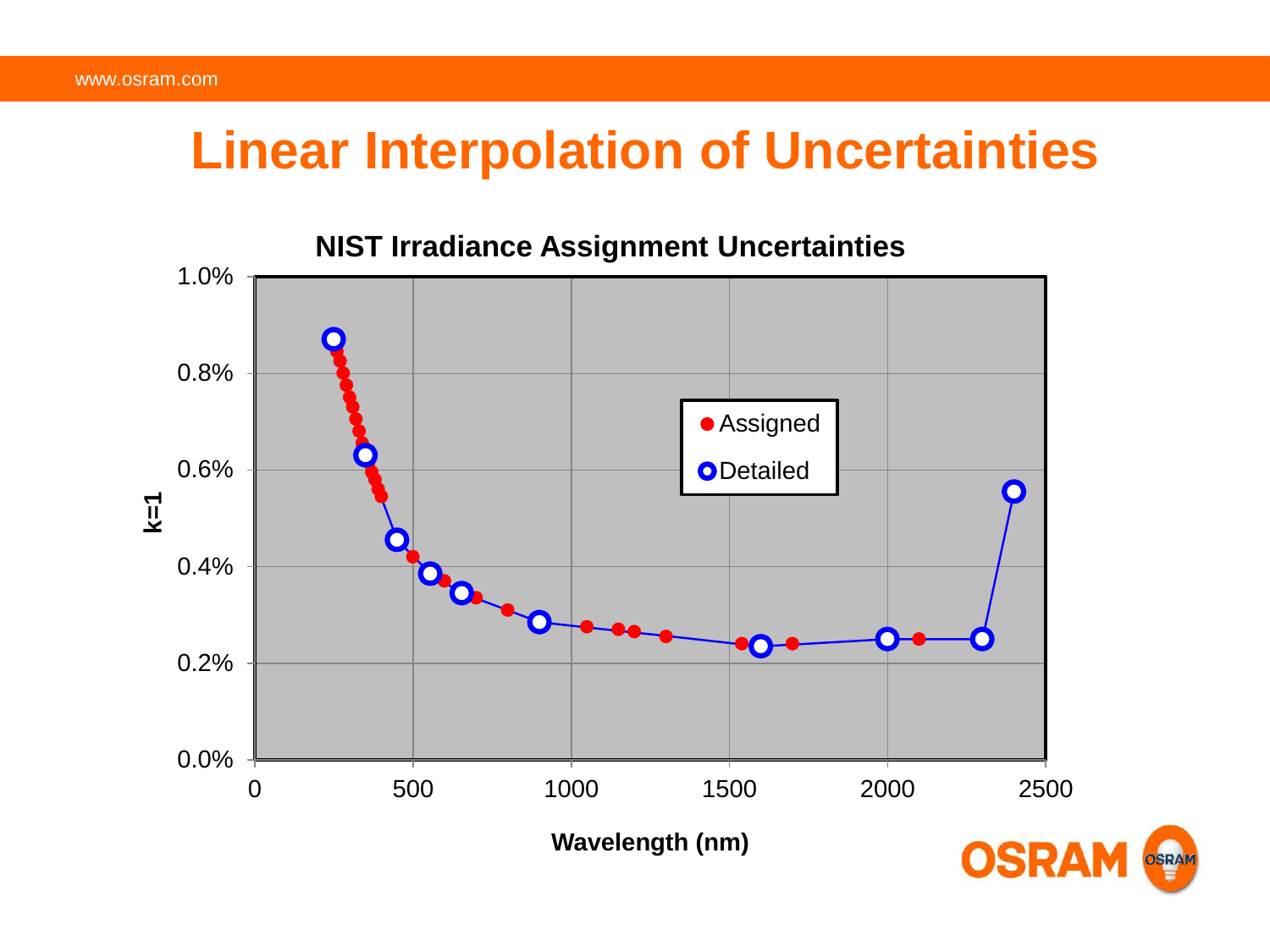# **Lumen Measurement Equation(s)**

$$
lm = 683 \bullet \begin{pmatrix} S_{360} \\ S_{361} \\ \cdots \\ S_{830} \end{pmatrix}^T \begin{pmatrix} \overline{Y}_{360} \\ \overline{Y}_{361} \\ \cdots \\ \overline{Y}_{830} \end{pmatrix} \qquad \qquad \begin{pmatrix} S_{360} \\ S_{361} \\ \cdots \\ S_{830} \end{pmatrix} = \begin{pmatrix} A_{360} \\ A_{361} \\ \cdots \\ A_{830} \end{pmatrix} \bullet \begin{pmatrix} T_{360} \\ T_{361} \\ \cdots \\ T_{830} \end{pmatrix} \bullet \begin{pmatrix} 1/Cal_{360} \\ 1/Cal_{361} \\ \cdots \\ 1/Cal_{830} \end{pmatrix}
$$



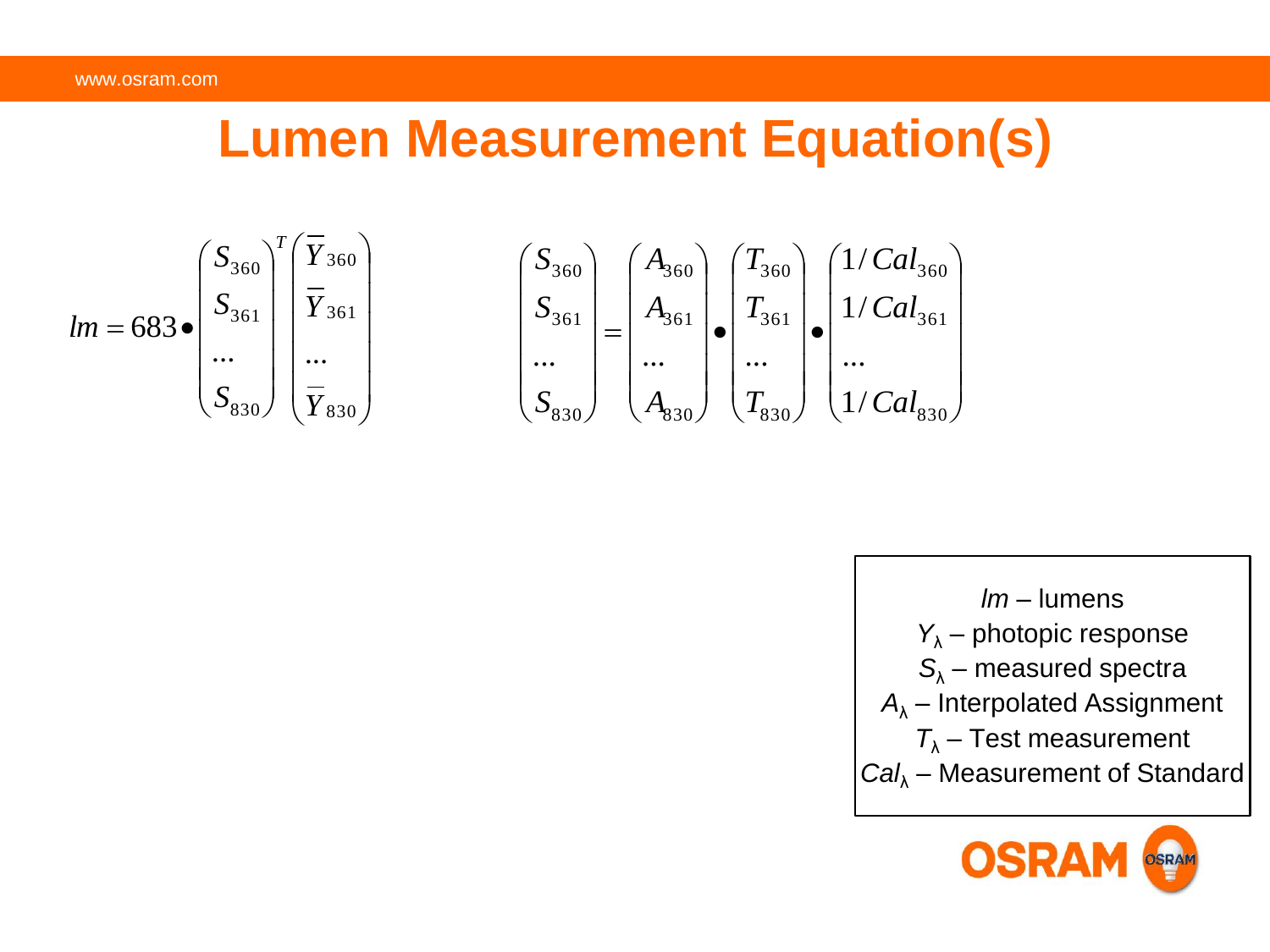# $u_i$ (lumen) =  $c_i \cdot u(A_i)$



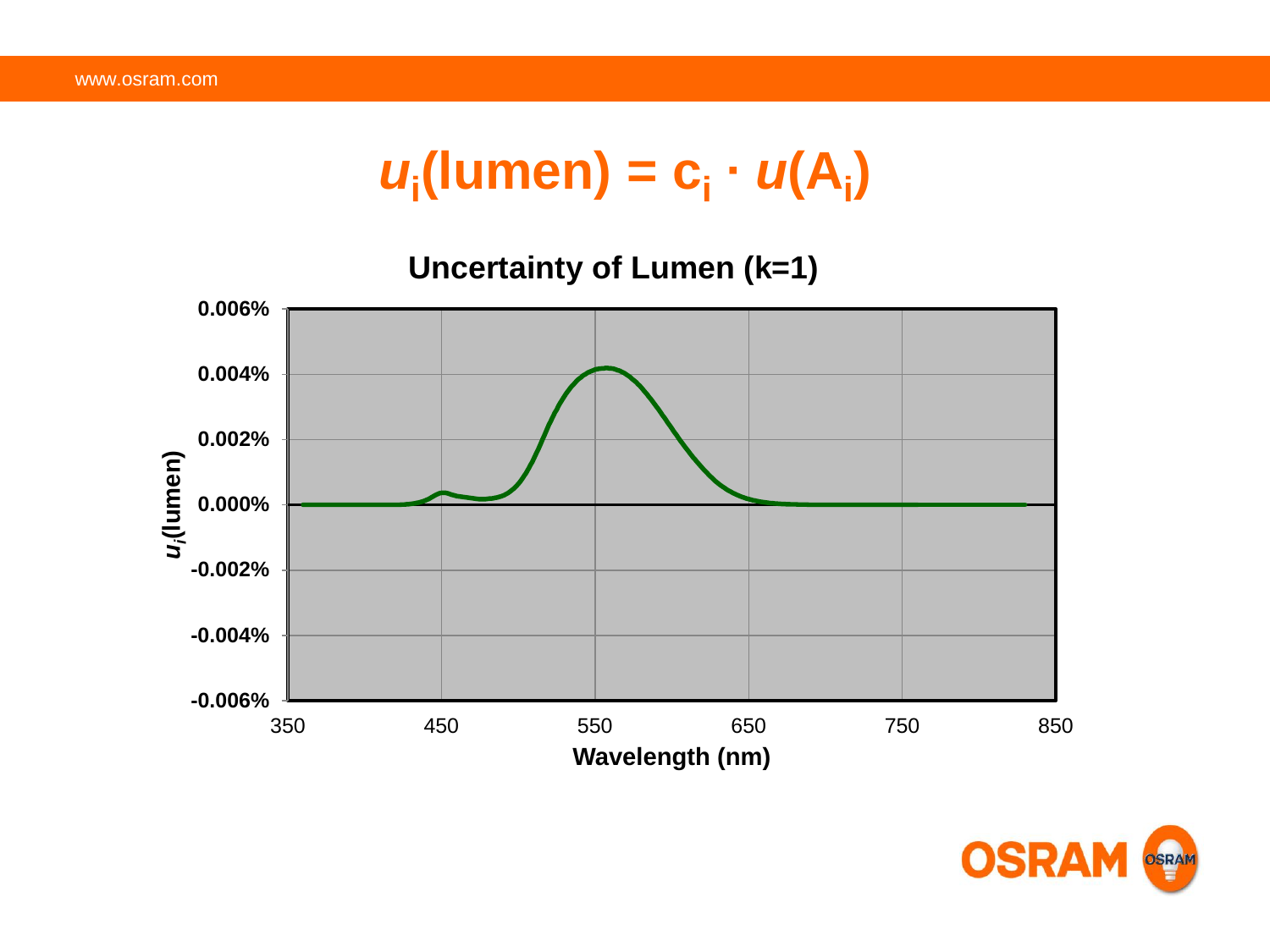# $u_i$ (color) = c<sub>i</sub> ·  $u(A_i)$

#### **Uncertainty of Color**



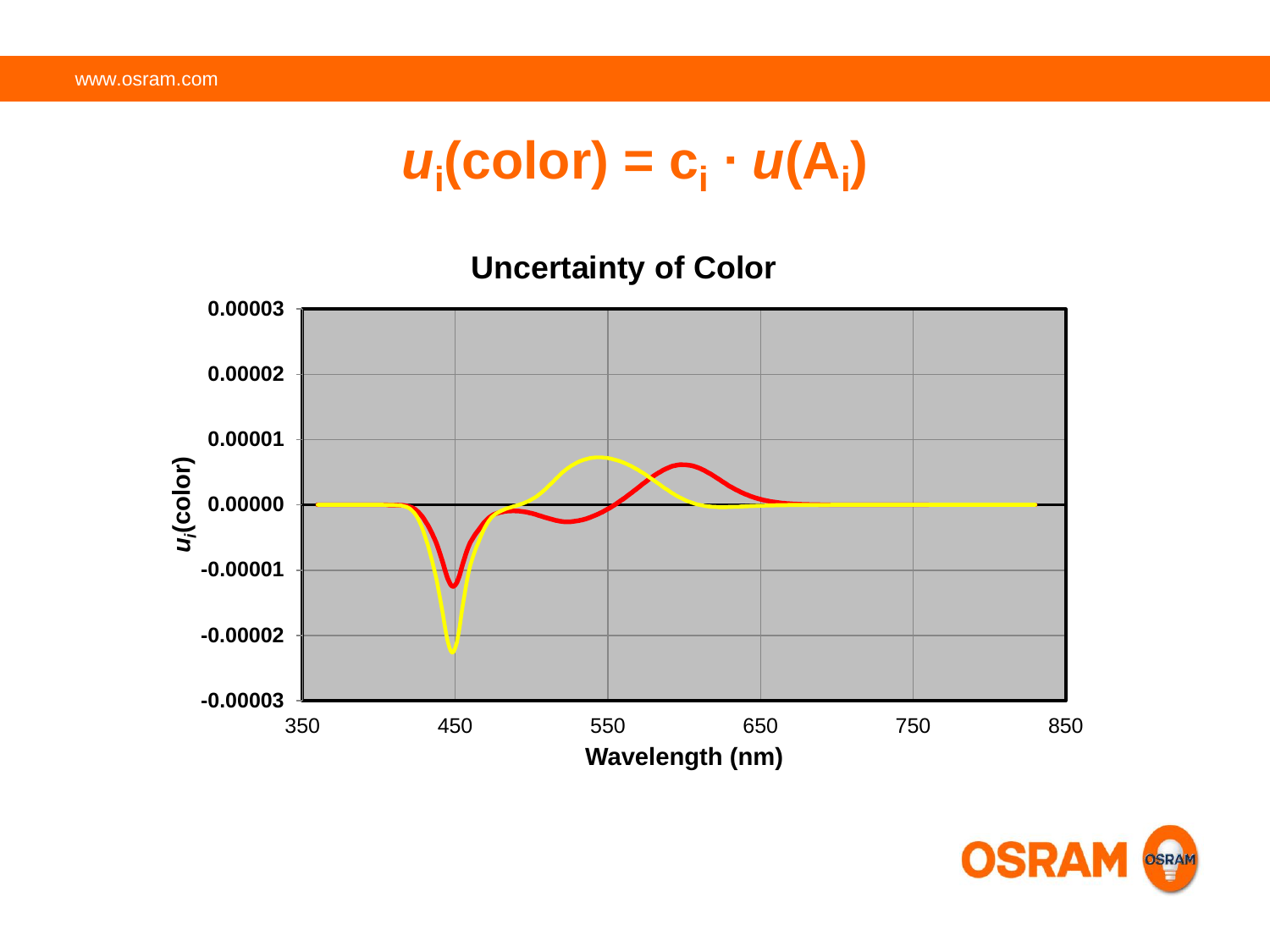# **Uncertainty arising from the Standard - applied at each wavelength**

$$
u_c
$$
 (lumen) = 0.034%  $u_{555 \text{ nm}} = 0.39 \%$ 

$$
u_c
$$
 (CIEx) = 0.00007 ?

 $u_c$  (CIEy) = 0.00010 ?

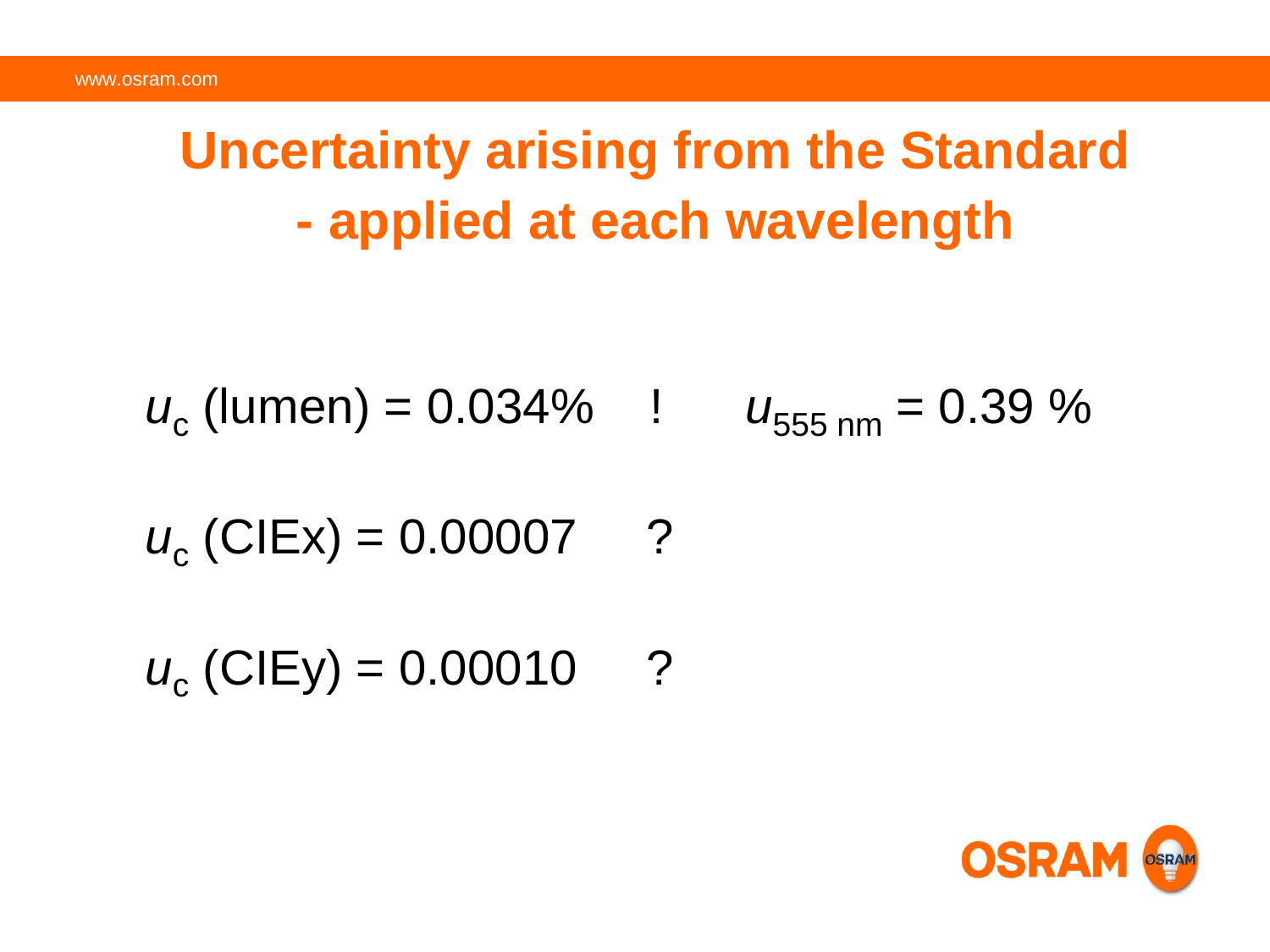# **Second Method apply uncertainty at interpolation**

**Interpolation as per NIST SP250-20**

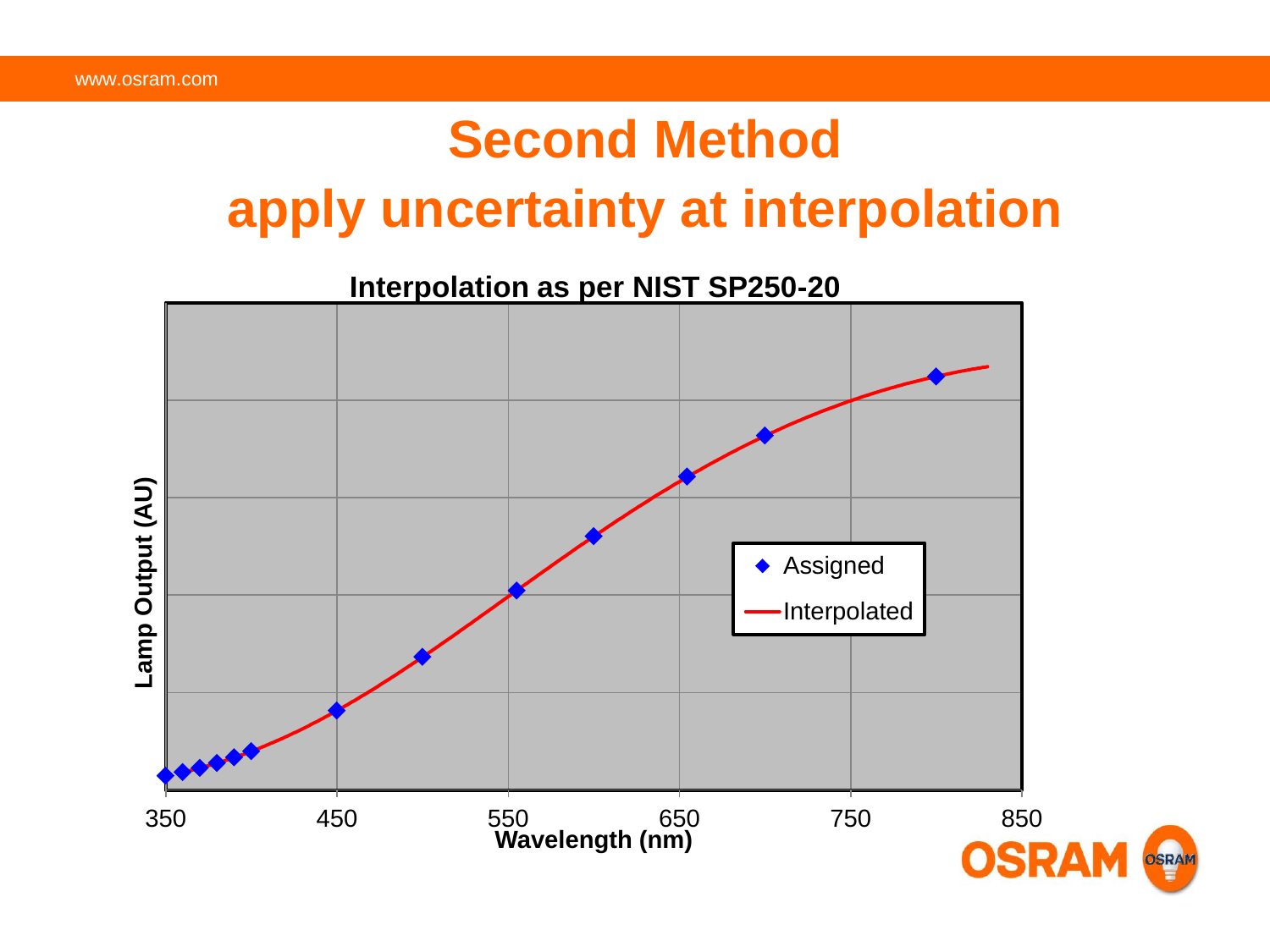#### **Full measurement process**

Assignment<sub> $\lambda$ </sub> = g(N<sub>1</sub>, N<sub>2</sub>, …,N<sub>12</sub>) N<sub>i</sub> = assignment at NIST wavelengths  $\lambda = 360$  nm to 830 nm

g is nonlinear least squares fit which I will not attempt to differentiate.

Apply uncertainty to each NIST assignment in turn and propagate through the measurement and color calculations.

Relate the differences in photometric values.

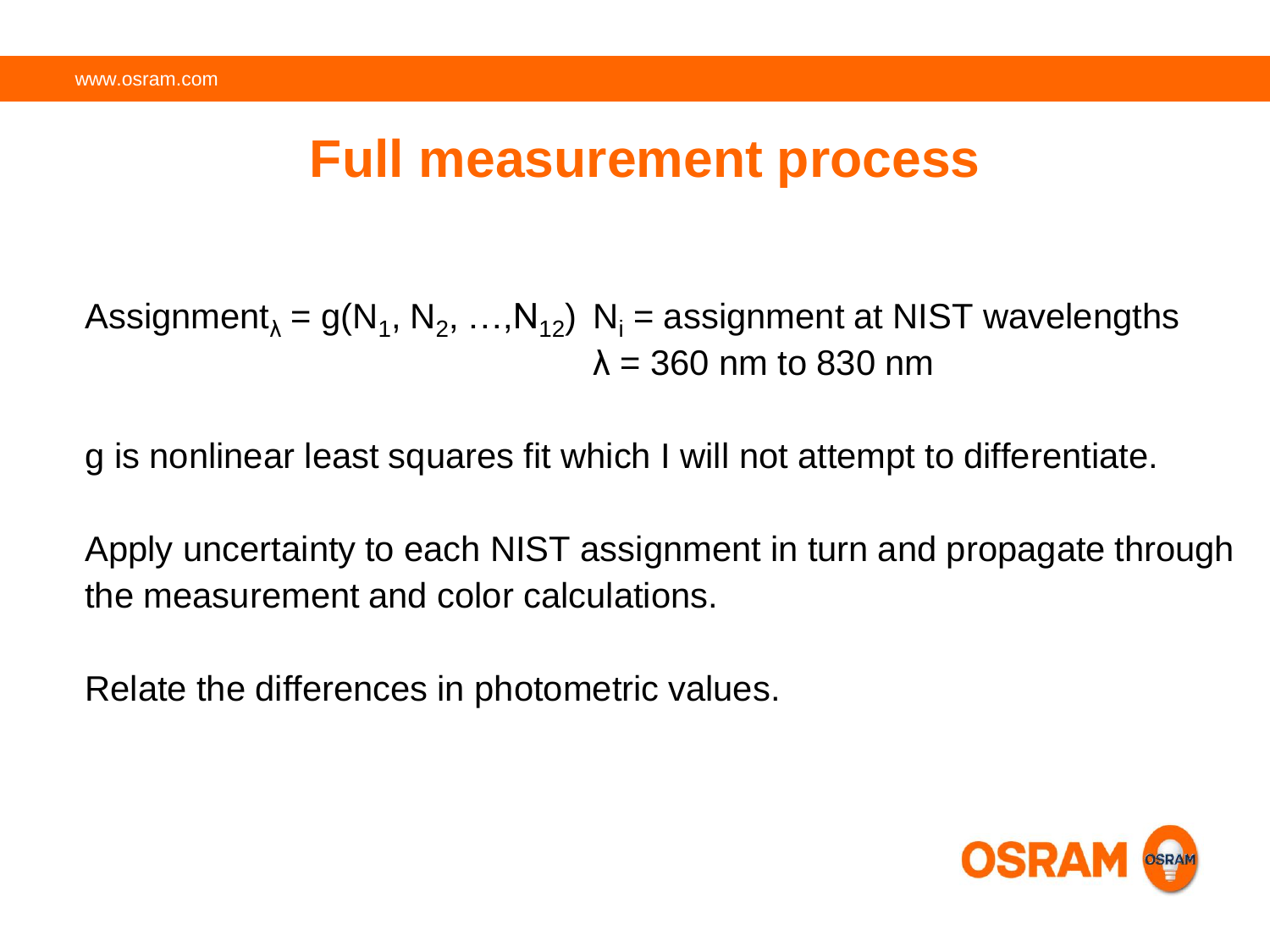# **Apply uncertainty before interpolation**

Lumen = 
$$
f_{lm}(S_1, S_2, ... S_n)
$$
  
CIEx =  $f_{CIEx}(S_1, S_2, ... S_n)$   
CIEy =  $f_{CIEy}(S_1, S_2, ... S_n)$ 

$$
u_i(Lumen) = c_i \bullet u(S_i)
$$
  
\n
$$
u_i(Lumen) = c_i \bullet u(A_i)
$$
  
\n
$$
A = g(NIST)
$$
  
\n
$$
u_i(Lumen) = c_i \bullet u(N_i)
$$

*Perfect measurement ∆%S = ∆%A* 

*N<sup>i</sup> = Assigned value at NIST wavelength i u(a<sup>i</sup> ) is supplied*

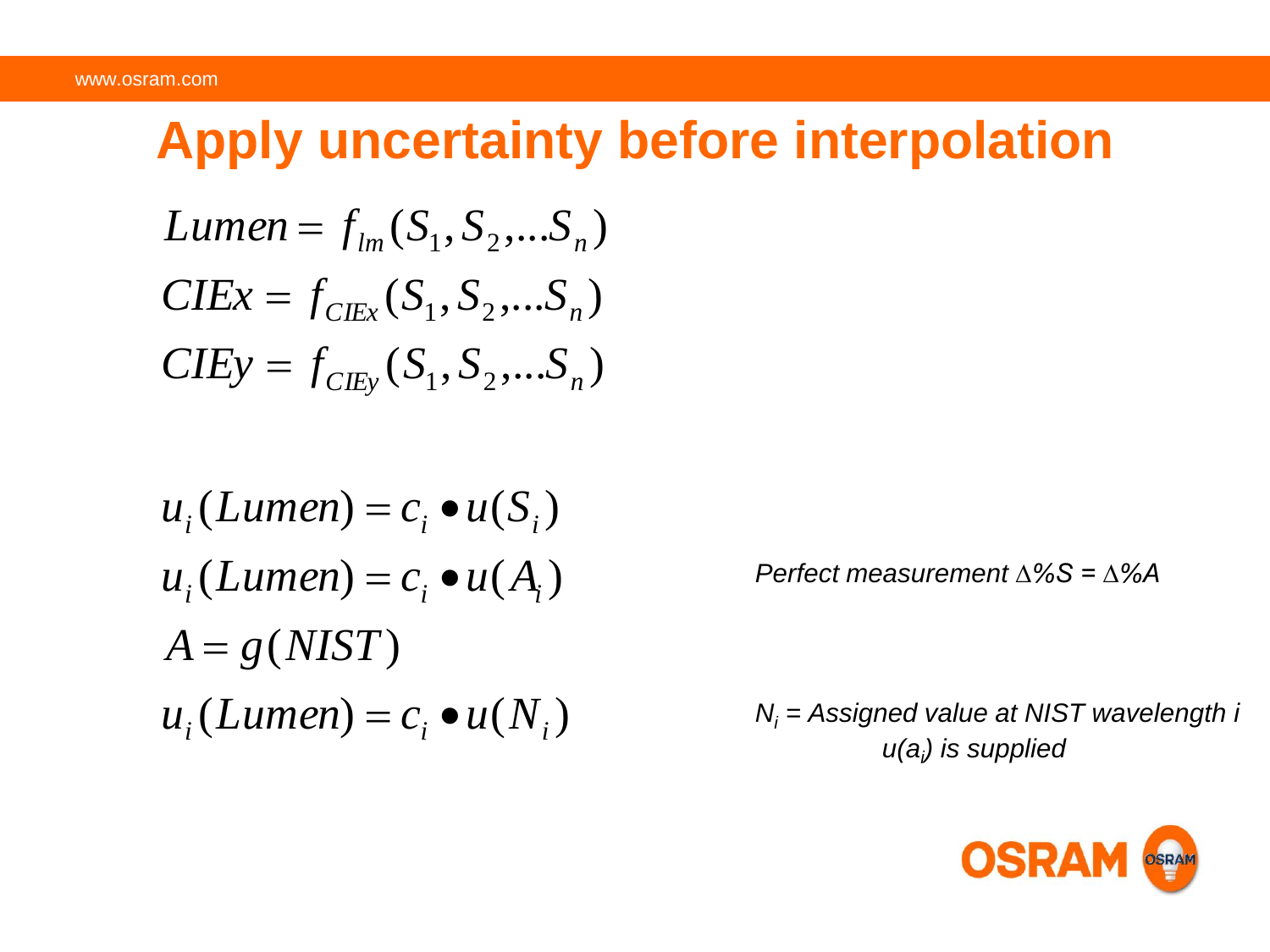# **Lumen Measurement Equation(s)**

$$
lm = 683 \bullet \begin{pmatrix} S_{360} \\ S_{361} \\ \cdots \\ S_{830} \end{pmatrix}^T \begin{pmatrix} \overline{Y}_{360} \\ \overline{Y}_{361} \\ \cdots \\ \overline{Y}_{830} \end{pmatrix} \qquad \qquad \begin{pmatrix} S_{360} \\ S_{361} \\ \cdots \\ S_{830} \end{pmatrix} = \begin{pmatrix} A_{360} \\ A_{361} \\ \cdots \\ A_{830} \end{pmatrix} \bullet \begin{pmatrix} T_{360} \\ T_{361} \\ \cdots \\ T_{830} \end{pmatrix} \bullet \begin{pmatrix} 1/Cal_{360} \\ 1/Cal_{361} \\ \cdots \\ 1/Cal_{830} \end{pmatrix}
$$

$$
\begin{pmatrix}\nA_{360} \\
A_{361} \\
\vdots \\
A_{330}\n\end{pmatrix} = g(\lambda) \qquad \qquad g(\lambda) = \frac{e^{c1 + c2/\lambda + c3/\lambda^2 + c4/\lambda^3 + c5/\lambda^4}}{\lambda^5}
$$

$$
\begin{pmatrix} c1 \\ c2 \\ c3 \\ c4 \\ c5 \end{pmatrix} = h \begin{pmatrix} N_{360} \\ N_{370} \\ \cdots \\ N_{800} \end{pmatrix}
$$

h(λ) – Polynomial Least Square Fit accomplished without iteration

*lm* – lumens *Y*<sup>λ</sup> – photopic response *S*<sup>λ</sup> – measured spectra *A*<sup>λ</sup> – Interpolated Assignment *T*<sup>λ</sup> – Test measurement *Cal*<sup>λ</sup> – Measurement of Standard *g*(λ) – Wien's approximation *N*<sup>λ</sup> – NIST Assignment

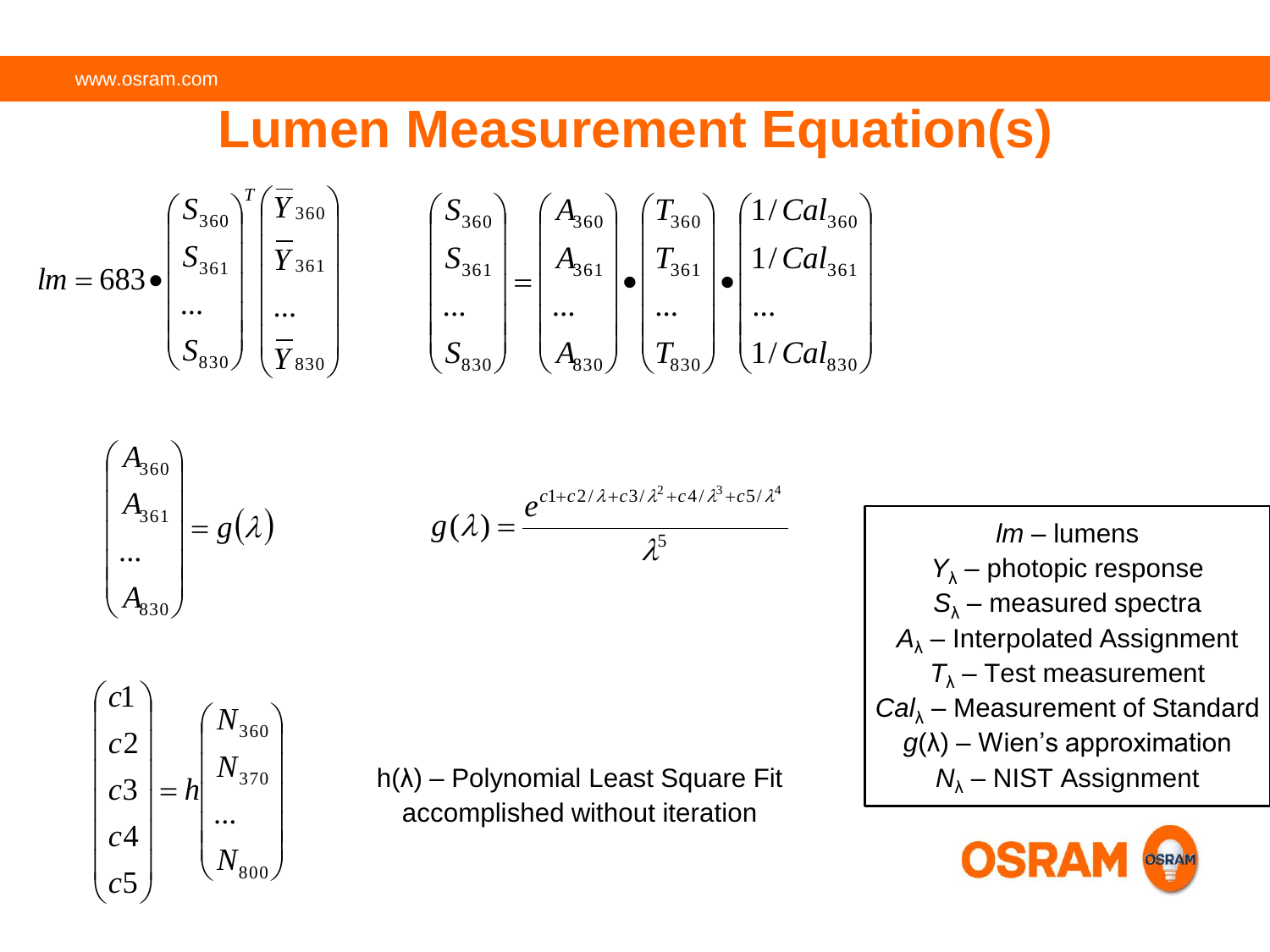#### www.osram.com

### **Measurement Equation in EXCEL**

|                    |       |       |       |                              |       | 3rd                         | <b>U.JJZ 1</b><br>0.0100 |     | ,,,,,        | <b>U.IU70</b>   |     | ບບບບ               | JJ∪∪  |                              |                        |  |   |  |
|--------------------|-------|-------|-------|------------------------------|-------|-----------------------------|--------------------------|-----|--------------|-----------------|-----|--------------------|-------|------------------------------|------------------------|--|---|--|
|                    |       |       |       |                              | 44.66 | <b>Order Fit</b>            | $-0.004$                 |     |              |                 |     |                    |       |                              |                        |  |   |  |
| <b>NIST Values</b> |       |       |       | <b>Linear Fit</b><br>$-4.69$ |       |                             | 0.0004                   |     | Interpolated |                 |     | <b>Test Source</b> |       | <b>Tristimulus Functions</b> |                        |  |   |  |
|                    |       |       |       |                              |       |                             |                          |     | Perturbe     | <b>Baseline</b> | nm  | E                  | Е     |                              |                        |  |   |  |
| nm                 | Е     | u     | Е     |                              |       | <b>Wien's Approximation</b> |                          | nm  | d            |                 |     |                    |       | nm                           | x                      |  | Ζ |  |
| 360                | 9.023 | 0.62% | 9.02  | 2.78                         | 31.63 | 31.64                       | 0.9997                   | 360 | 9.02         | 9.02            | 360 | 0.000              | 0.000 | 360                          | 0.000 0.000 0.001      |  |   |  |
| 370                | 11.20 | 0.60% | 11.20 | 2.70                         | 31.98 | 31.99                       | 0.9998                   | 361 | 9.22         | 9.22            | 361 | 0.000              | 0.000 | 361                          | 0.000 0.000 0.001      |  |   |  |
| 380                | 13.72 | 0.58% | 13.72 | 2.63                         | 32.32 | 32.32                       | 0.9999                   | 362 | 9.43         | 9.43            | 362 | 0.000              | 0.000 | 362                          | 0.000 0.000 0.001      |  |   |  |
| 390                | 16.61 | 0.56% | 16.61 | 2.56                         | 32.64 | 32.64                       | 1.0000                   | 363 | 9.64         | 9.64            | 363 | 0.000              | 0.000 | 363                          | 0.000 0.000 0.001      |  |   |  |
| 400                | 19.78 | 0.55% | 19.78 | 2.50                         | 32.94 | 32.94                       | 1.0000                   | 364 | 9.86         | 9.86            | 364 | 0.000              | 0.000 | 364                          | 0.000 0.000 0.001      |  |   |  |
| 450                | 40.62 | 0.46% | 40.62 | 2.22                         | 34.25 | 34.24                       | 1.0002                   | 365 | 10.08        | 10.08           | 365 | 0.000              | 0.000 | 365                          | $ 0.000\>$ 0.000 0.001 |  |   |  |
| 500                | 68.17 | 0.42% | 68.17 | 2.00                         | 35.30 | 35.28                       | 1.0003                   | 366 | 10.30        | 10.30           | 366 | 0.000              | 0.000 | 366                          | $ 0.000\>$ 0.000 0.001 |  |   |  |
| 555                | 102.2 | 0.39% | 102.6 | 1.80                         | 36.23 | 36.21                       | 1.0004                   | 367 | 10.52        | 10.52           | 367 | 0.000              | 0.000 | 367                          | 10.000 0.000 0.001     |  |   |  |
| 600                | 130.0 | 0.37% | 130.0 | 1.67                         | 36.85 | 36.85                       | 1.0002                   | 368 | 10.75        | 10.75           | 368 | 0.000              | 0.000 | 368                          | 0.00000.00000.002      |  |   |  |
| 654.6              | 160.6 | 0.35% | 160.6 | 1.53                         | 37.50 | 37.50                       | 0.0000                   | 369 | 10.98        | 10.98           | 369 | 0.000              | 0.000 | 369                          | $ 0.000\;0.000\;0.002$ |  |   |  |
| 700                | 181.7 | 0.34% | 181.7 | 1.43                         | 37.96 | 37.96                       | 0.9999                   | 370 | 11.21        | 11.21           | 370 | 0.000              | 0.000 | 370                          | 0.00000.00000.002      |  |   |  |
| 800                | 212.0 | 0.31% | 212.0 | 1.25                         | 38.78 | 38.80                       | 0.9995                   | 371 | 11.45        | 11.45           | 371 | 0.000              | 0.000 | 371                          | 0.00000.00000.002      |  |   |  |
|                    |       |       |       |                              |       |                             |                          | 372 | 11.69        | 11.69           | 372 | 0.000              | 0.000 | 372                          | $ 0.001$ 0.000 0.002   |  |   |  |
|                    |       |       |       |                              |       |                             |                          |     |              |                 |     |                    |       |                              |                        |  |   |  |







|        | 0.00004             | 0.334 0.334 |           |
|--------|---------------------|-------------|-----------|
|        | 0.00007             | 0.334 0.334 |           |
| 0.9921 | $\text{Im}$   0.10% |             | 5583 5588 |

| <b>NIST Values</b> |       |       |       | Lınear Fıt | $-4.69$                     |       | 0.0004 |     | Interpolated  |          |     |     | <b>Test Source</b> |             | <b>Tristimulus Functions</b> |                   |                   |   |  |
|--------------------|-------|-------|-------|------------|-----------------------------|-------|--------|-----|---------------|----------|-----|-----|--------------------|-------------|------------------------------|-------------------|-------------------|---|--|
|                    | Е     | u     | E     |            | <b>Wien's Approximation</b> |       |        | nm  | Perturbe<br>d | Baseline |     | nm  | E                  | E           | nm                           | X                 | Y                 | Z |  |
|                    | 9.023 | 0.62% | 9.02  | 2.78       | 31.63                       | 31.64 | 0.9997 | 360 | 9.02          | 9.02     |     | 360 | 0.000              | 0.000       | 360                          |                   | 0.000 0.000 0.001 |   |  |
|                    | 11.20 | 0.60% | 11.20 | 2.70       | 31.98                       | 31.99 | 0.9998 | 361 | 9.22          | 9.22     | 361 |     | 0.000              | 0.000       | 361                          |                   | 0.000 0.000 0.001 |   |  |
|                    | 13.72 | 0.58% | 13.72 | 2.63       | 32.32                       | 32.32 | 0.9999 | 362 | 9.43          | 9.43     |     | 362 | 0.000              | 0.000       | 362                          |                   | 0.000 0.000 0.001 |   |  |
|                    | 16.61 | 0.56% | 16.61 | 2.56       | 32.64                       | 32.64 | 1.0000 | 363 | 9.64          | 9.64     |     | 363 | 0.000              | 0.000       | 363                          |                   | 0.000 0.000 0.001 |   |  |
|                    | 19.78 | 0.55% | 19.78 | 2.50       | 32.94                       | 32.94 | 1.0000 | 364 | 9.86          | 9.86     |     | 364 | 0.000              | 0.000       | 364                          |                   | 0.000 0.000 0.001 |   |  |
|                    | 40.62 | 0.46% | 40.62 | 2.22       | 34.25                       | 34.24 | 1.0002 | 365 | 10.08         | 10.08    |     | 365 | 0.000              | 0.000       | 365                          |                   | 0.000 0.000 0.001 |   |  |
|                    | 68.17 | 0.42% | 68.17 | 2.00       | 35.30                       | 35.28 | 1.0003 | 366 | 10.30         | 10.30    |     | 366 | 0.000              | 0.000       | 366                          |                   | 0.000 0.000 0.001 |   |  |
|                    | 102.2 | 0.39% | 102.6 | 1.80       | 36.23                       | 36.21 | 1.0004 | 367 | 10.52         | 10.52    |     | 367 | 0.000              | 0.000       | 367                          |                   | 0.000 0.000 0.001 |   |  |
|                    | 130.0 | 0.37% | 130.0 | 1.67       | 36.85                       | 36.85 | 1.0002 | 368 | 10.75         | 10.75    |     | 368 | 0.000              | 0.000       | 368                          |                   | 0.000 0.000 0.002 |   |  |
|                    | 160.6 | 0.35% | 160.6 | 1.53       | 37.50                       | 37.50 | 1.0000 | 369 | 10.98         | 10.98    |     | 369 | 0.000              | 0.000       | 369                          |                   | 0.000 0.000 0.002 |   |  |
|                    | 181.7 | 0.34% | 181.7 | 1.43       | 37.96                       | 37.96 | 0.9999 | 370 | 11.21         | 11.21    |     | 370 | 0.000              | 0.000       | 370                          |                   | 0.000 0.000 0.002 |   |  |
|                    | 212.0 | 0.31% | 212.0 | 1.25       | 38.78                       | 38.80 | 0.9995 | 371 | 11.45         | 11.45    | 371 |     | 0.000              | 0.000       | 371                          |                   | 0.000 0.000 0.002 |   |  |
|                    |       |       |       |            |                             |       |        | 372 | 11.69         | 11.69    |     | 372 | 0.000              | 0.000       | 372                          |                   | 0.001 0.000 0.002 |   |  |
|                    |       |       |       |            |                             |       |        | 373 | 11.93         | 11.93    |     | 373 | 0.000              | 0.000       | 373                          |                   | 0.001 0.000 0.003 |   |  |
|                    |       |       |       |            |                             |       |        | 374 | 12.18         | 12.18    |     | 374 | 0.000              | 0.000       | 374                          |                   | 0.001 0.000 0.003 |   |  |
|                    |       |       |       |            |                             |       |        | 375 | 12.43         | 12.43    |     | 375 | 0.000              | 0.000       | 375                          |                   | 0.001 0.000 0.003 |   |  |
|                    |       |       |       |            |                             |       |        | 376 | 12.68         | 12.68    |     | 376 | 0.000              | 0.000       | 376                          |                   | 0.001 0.000 0.004 |   |  |
|                    |       |       |       |            |                             |       |        | 377 | 12.94         | 12.94    |     | 377 | 0.000              | 0.000       | 377                          |                   | 0.001 0.000 0.005 |   |  |
|                    |       |       |       |            |                             |       |        | 378 | 13.20         | 13.20    |     | 378 | 0.000              | 0.000       | 378                          |                   | 0.001 0.000 0.005 |   |  |
|                    |       |       |       |            |                             |       |        | 379 | 13.46         | 13.46    |     | 379 | 0.000              | 0.000       | 379                          |                   | 0.001 0.000 0.006 |   |  |
|                    |       |       |       |            |                             |       |        | 380 | 13.73         | 13.73    |     | 380 | 0.000              | 0.000       | 380                          |                   | 0.001 0.000 0.006 |   |  |
|                    |       |       |       |            |                             |       |        | 381 | 14.00         | 14.00    | 381 |     | 0.000              | 0.000       | 381                          |                   | 0.002 0.000 0.007 |   |  |
| $\bullet$          |       |       |       |            |                             |       |        | 382 | 14.27         | 14.27    |     | 382 | 0.000              | 0.000       | 382                          |                   | 0.002 0.000 0.008 |   |  |
|                    |       |       |       |            |                             |       |        | 383 | 14.55         | 14.55    |     | 383 | 0.000 0.000        |             | 383                          | 0.002 0.000 0.009 |                   |   |  |
|                    |       |       |       |            |                             |       |        | 384 | 14.83         | 14.83    |     | 384 |                    | 0.000000000 | <b>384</b>                   |                   | 0.002RA000 0.009  |   |  |
|                    |       |       |       |            |                             |       |        |     |               |          |     |     |                    |             |                              |                   |                   |   |  |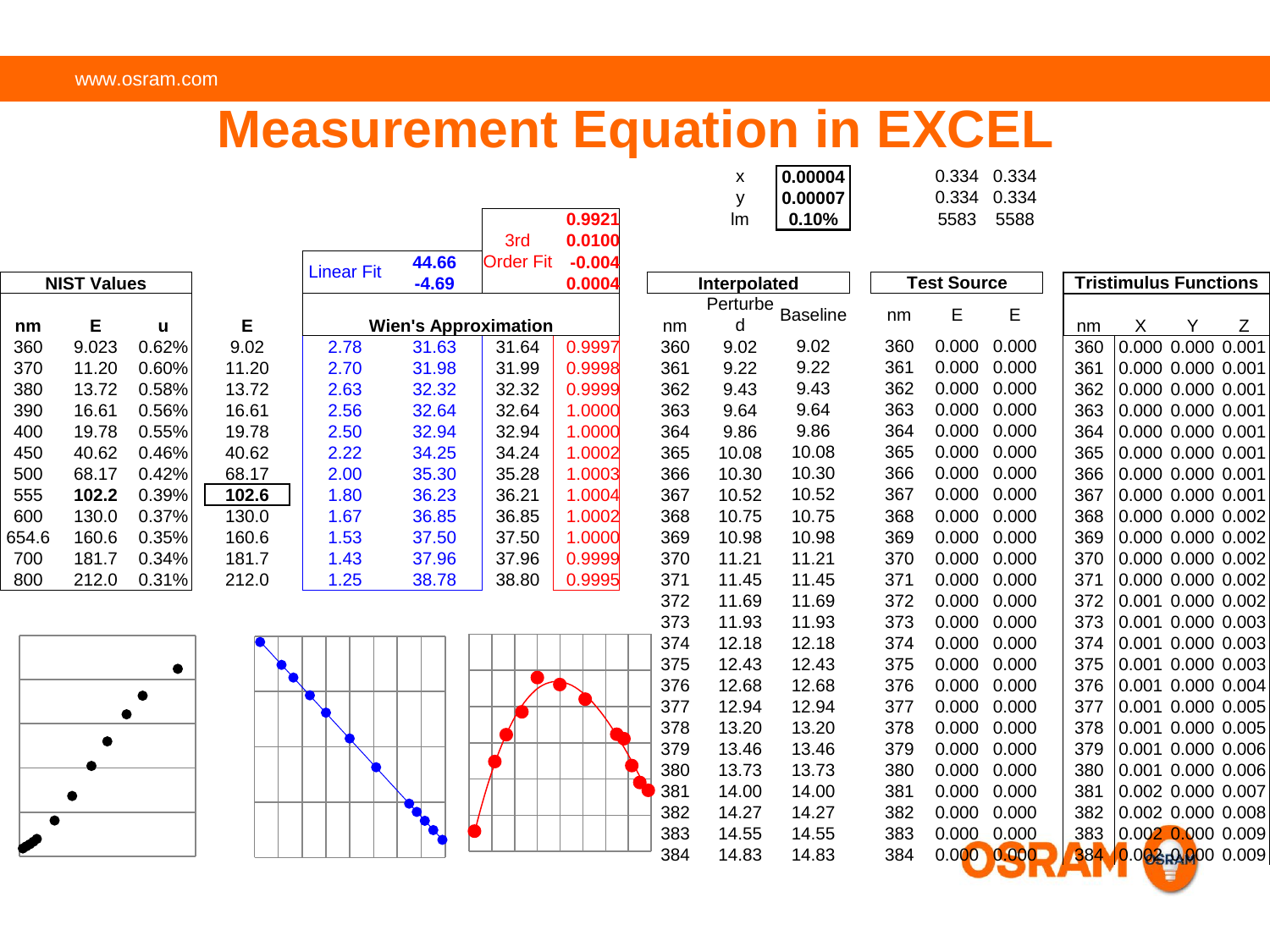# $u_i$ (lumen) =  $c_i \cdot u(N_i)$



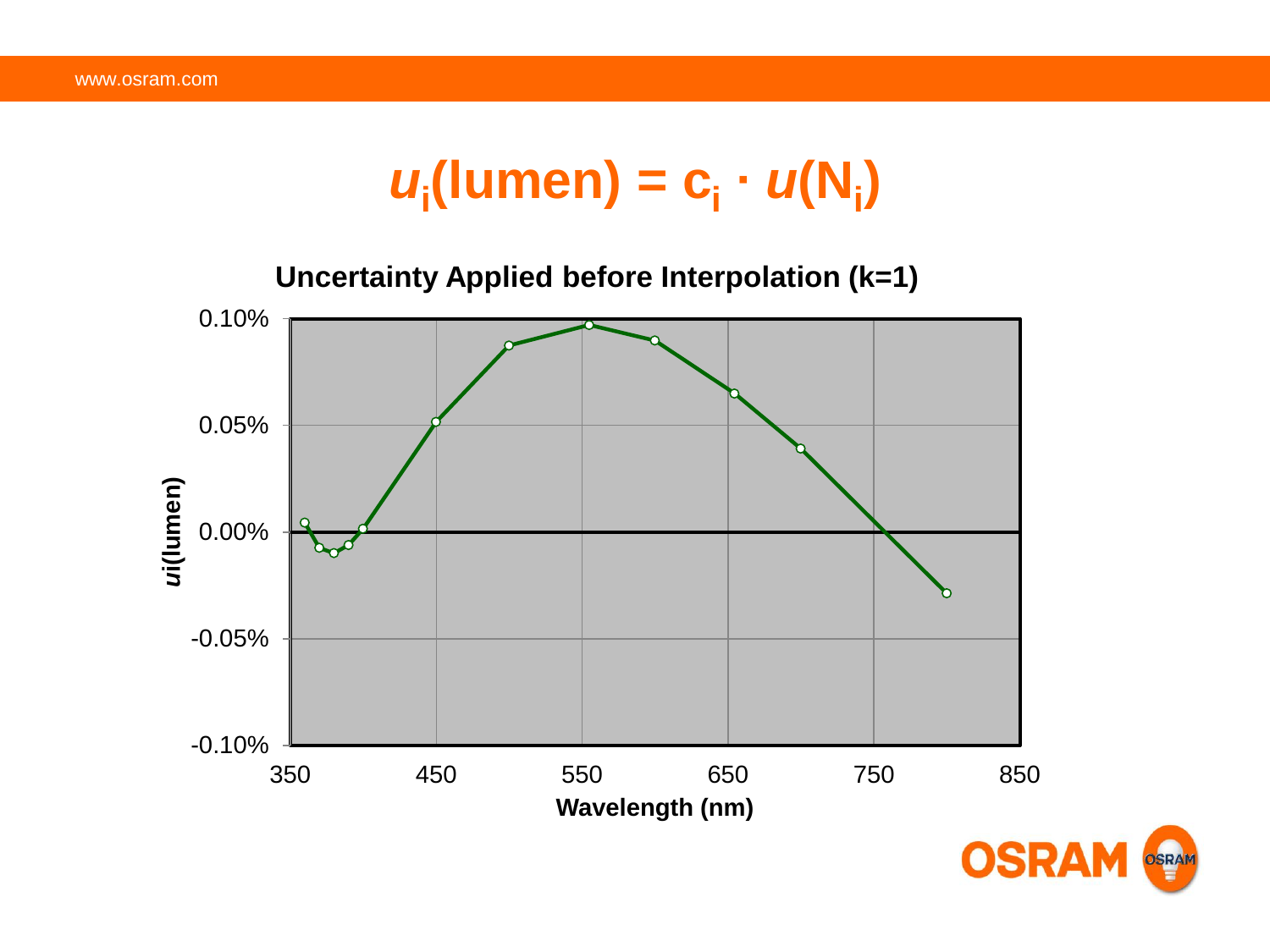# $u_i$ (color) = c<sub>i</sub> ·  $u(N_i)$

**Uncertainty Applied before Interpolation (k=1)**



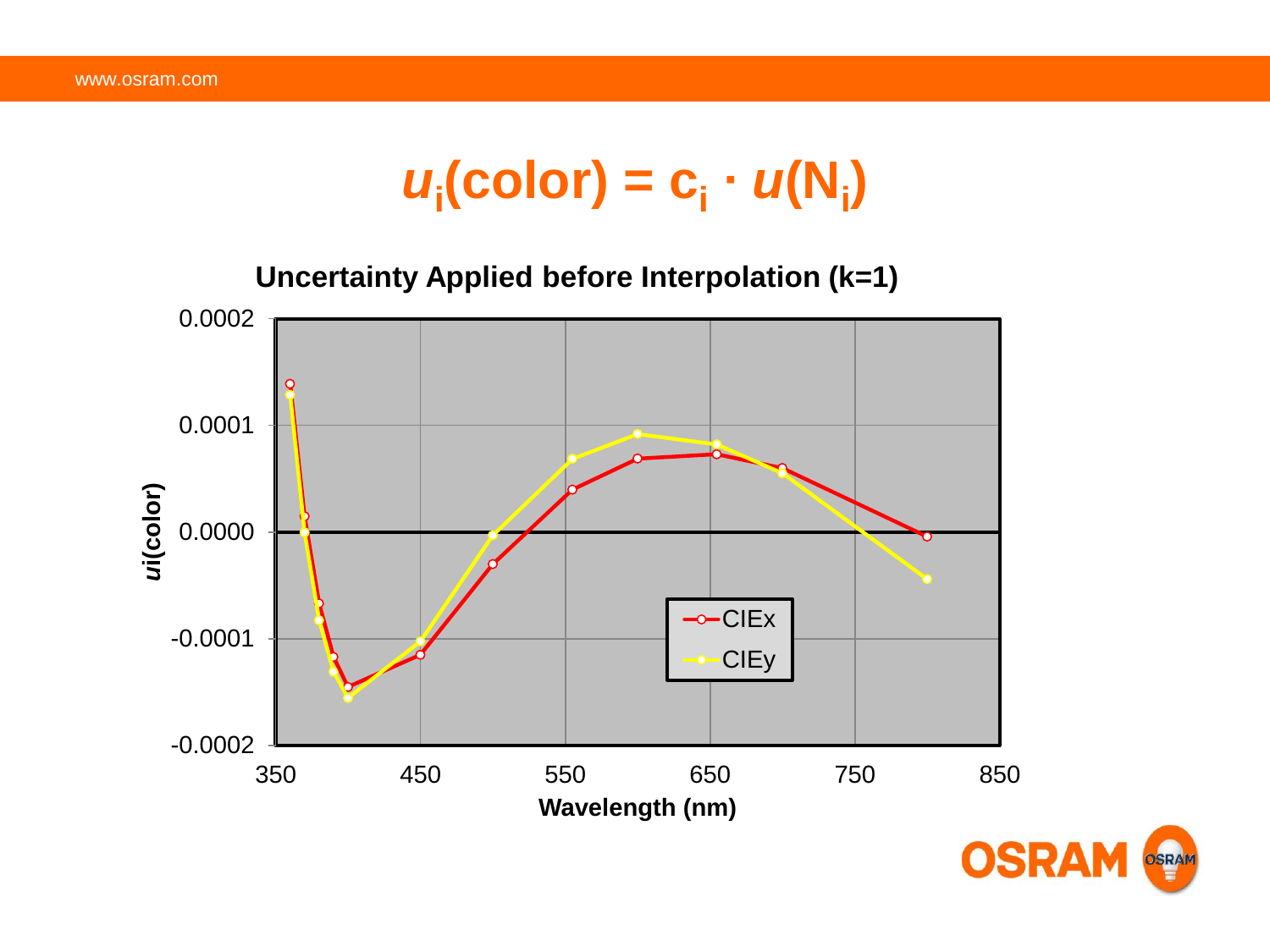# **Combined Uncertainty arising from the Standard - applied before interpolation**

$$
u_c
$$
 (lumen) = 0.19% X  $u_{555nm} = 0.39$  %

$$
u_c
$$
 (CIEx) = 0.00030 ?

 $u_c$  (CIEy) = 0.00032 ?

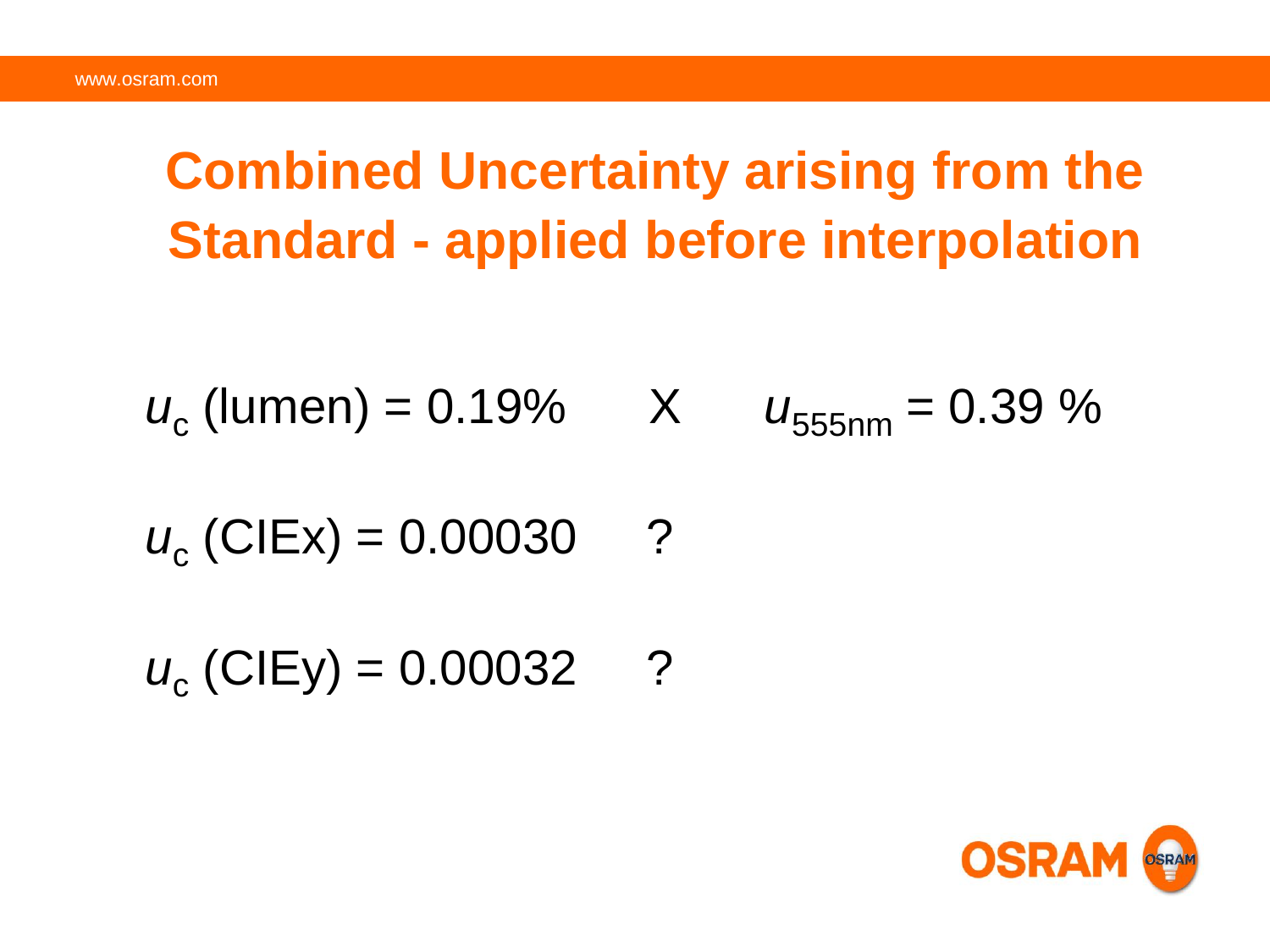## **Assigned value of one wavelength changed**



**Change in Interpolated Spectra**

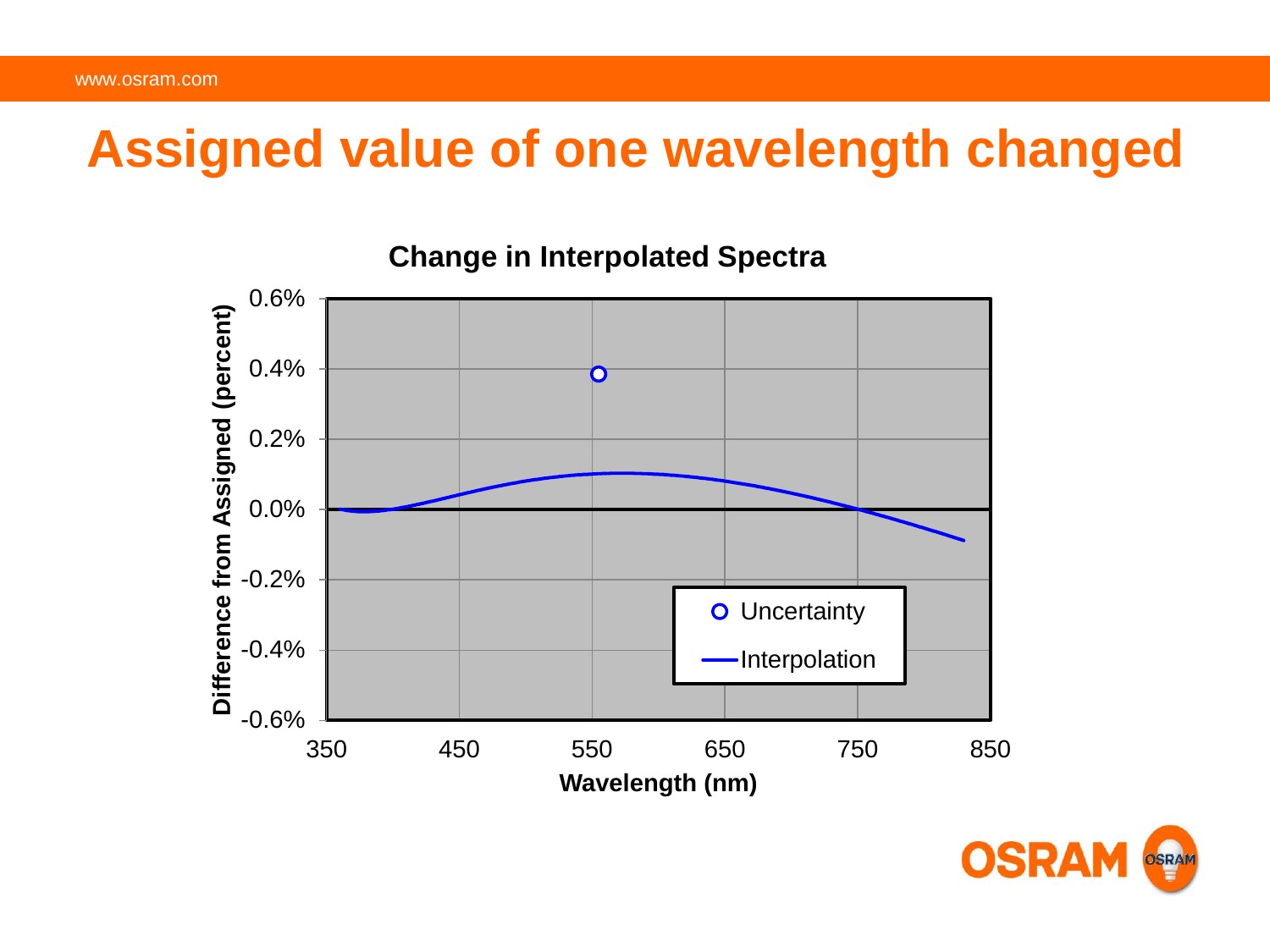### **Assigned value of all wavelengths changed**



**Change in Interpolated Spectra**

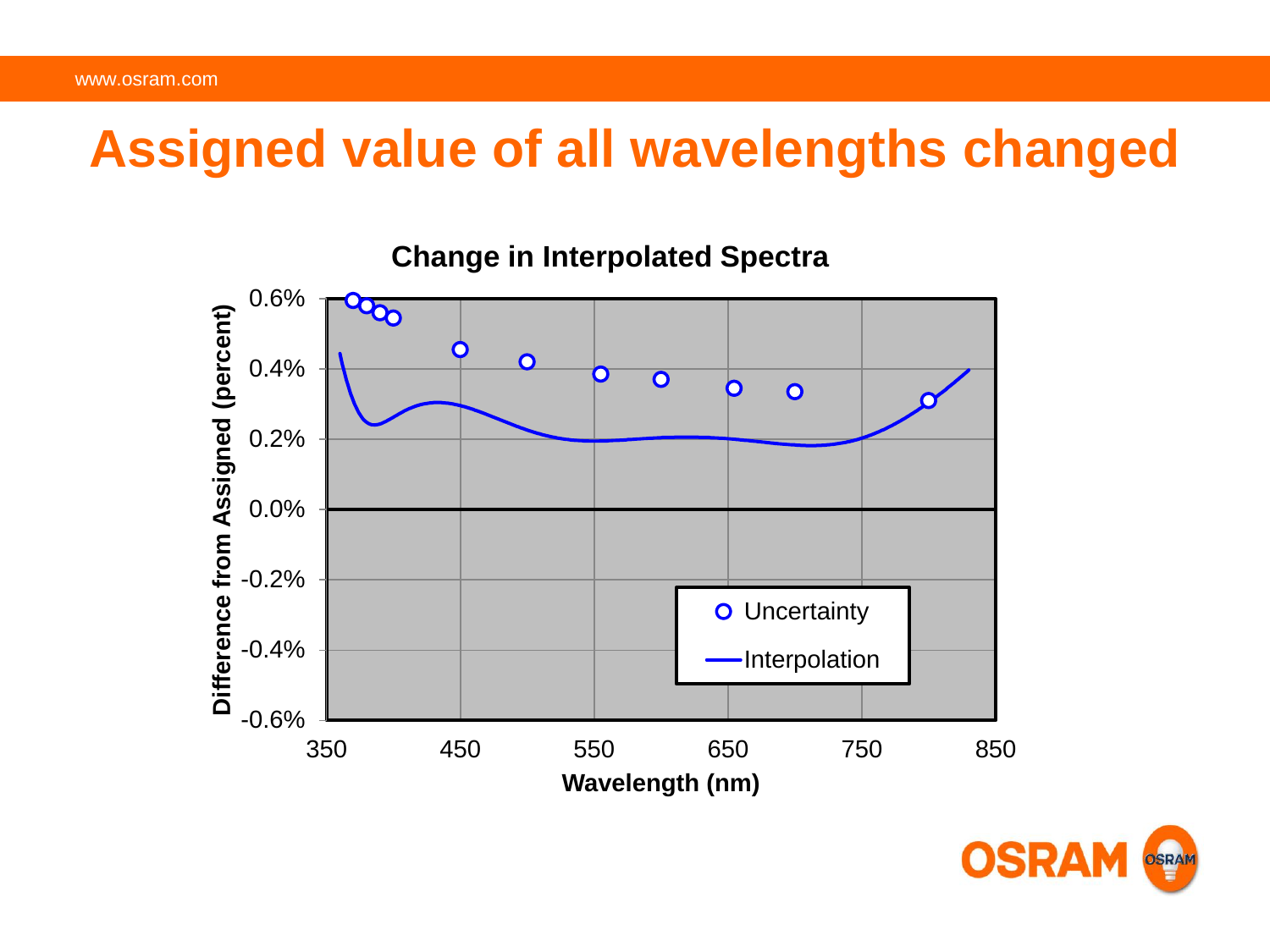#### www.osram.com

| <b>Sources of Uncertainty</b>                      | 250  | 350  | 450  | 555  | 655  | 900   | 1600  | 2000  | 2300  | 2400  |       |
|----------------------------------------------------|------|------|------|------|------|-------|-------|-------|-------|-------|-------|
|                                                    |      |      |      |      |      |       |       |       |       |       |       |
| 1) HTBB Temperature Uncertainty (0.43 K at 2950 K) | 0.28 | 0.20 | 0.16 | 0.13 | 0.11 | 0.08  | 0.05  | 0.04  | 0.03  | 0.03  | 0.42K |
| 2) HTBB spectral emissivity                        | 0.05 | 0.05 | 0.05 | 0.05 | 0.05 | 0.05  | 0.05  | 0.05  | 0.05  | 0.05  |       |
| 3) HTBB spatial uniformity                         | 0.05 | 0.05 | 0.05 | 0.05 | 0.05 | 0.05  | 0.05  | 0.05  | 0.05  | 0.05  |       |
| 4) HTBB temporal stability (0.05 K / hour)         | 0.03 | 0.02 | 0.02 | 0.02 | 0.01 | 0.01  | 0.01  | 0.00  | 0.00  | 0.00  | 0.04K |
| 5) Geometric Factors in Irradiance Transfer        | 0.05 | 0.05 | 0.05 | 0.05 | 0.05 | 0.05  | 0.05  | 0.05  | 0.05  | 0.05  |       |
| 6) Spectroradiometer Responsivity Stability        | 0.30 | 0.30 | 0.15 | 0.15 | 0.15 | 0.15  | 0.15  | 0.15  | 0.15  | 0.50  |       |
| 7) Wavelength accuracy (0.05 nm)                   | 0.29 | 0.13 | 0.06 | 0.04 | 0.02 | 0.000 | 0.010 | 0.010 | 0.010 | 0.010 |       |
| 8) Lamp / Spectroradiometer transfer               | 0.05 | 0.05 | 0.05 | 0.05 | 0.05 | 0.05  | 0.05  | 0.05  | 0.05  | 0.05  |       |
| 9) Lamp Current Stability                          | 0.03 | 0.02 | 0.02 | 0.02 | 0.02 | 0.01  | 0.01  | 0.01  | 0.01  | 0.01  | 0.08K |
| 10) Uncertainty of the primary working standards   | 0.52 | 0.40 | 0.25 | 0.23 | 0.21 | 0.20  | 0.19  | 0.18  | 0.18  | 0.51  |       |
| 11) lamp-to-lamp transfer                          | 0.25 | 0.15 | 0.10 | 0.10 | 0.10 | 0.10  | 0.10  | 0.15  | 0.15  | 0.20  |       |
| 12) Long-term stability of working standards       | 0.66 | 0.47 | 0.36 | 0.30 | 0.25 | 0.18  | 0.10  | 0.08  | 0.07  | 0.07  | 0.99K |
| 13) Uncertainty of the issued                      | 0.87 | 0.63 | 0.45 | 0.39 | 0.34 | 0.29  | 0.24  | 0.25  | 0.25  | 0.55  |       |
| uncorrelated                                       | 0.50 | 0.37 | 0.21 | 0.21 | 0.21 | 0.21  | 0.21  | 0.23  | 0.23  | 0.55  |       |
| correlated                                         | 0.72 | 0.51 | 0.40 | 0.32 | 0.27 | 0.20  | 0.12  | 0.10  | 0.09  | 0.09  | 1.08K |

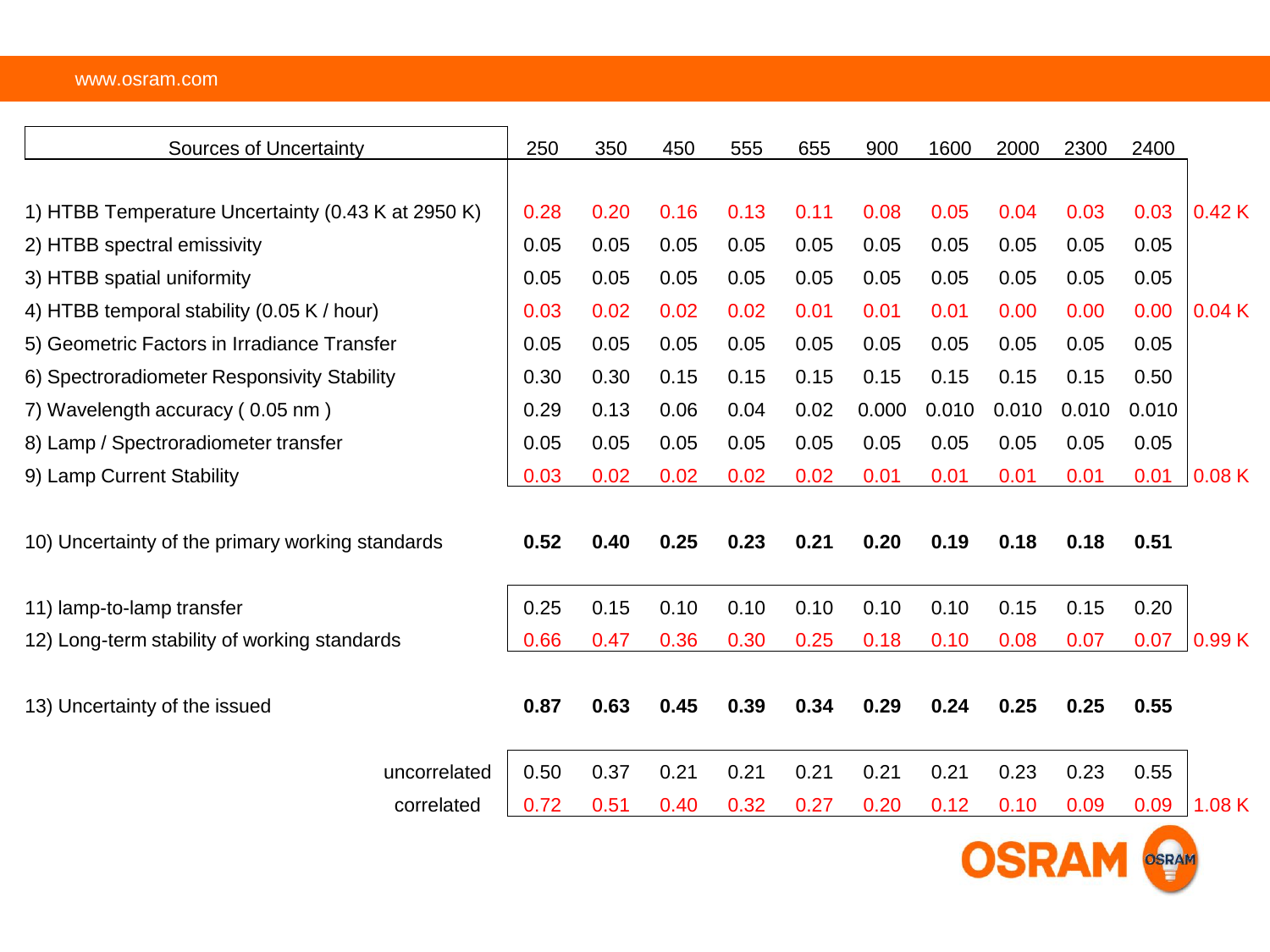# **Separation of correlated and uncorrelated**



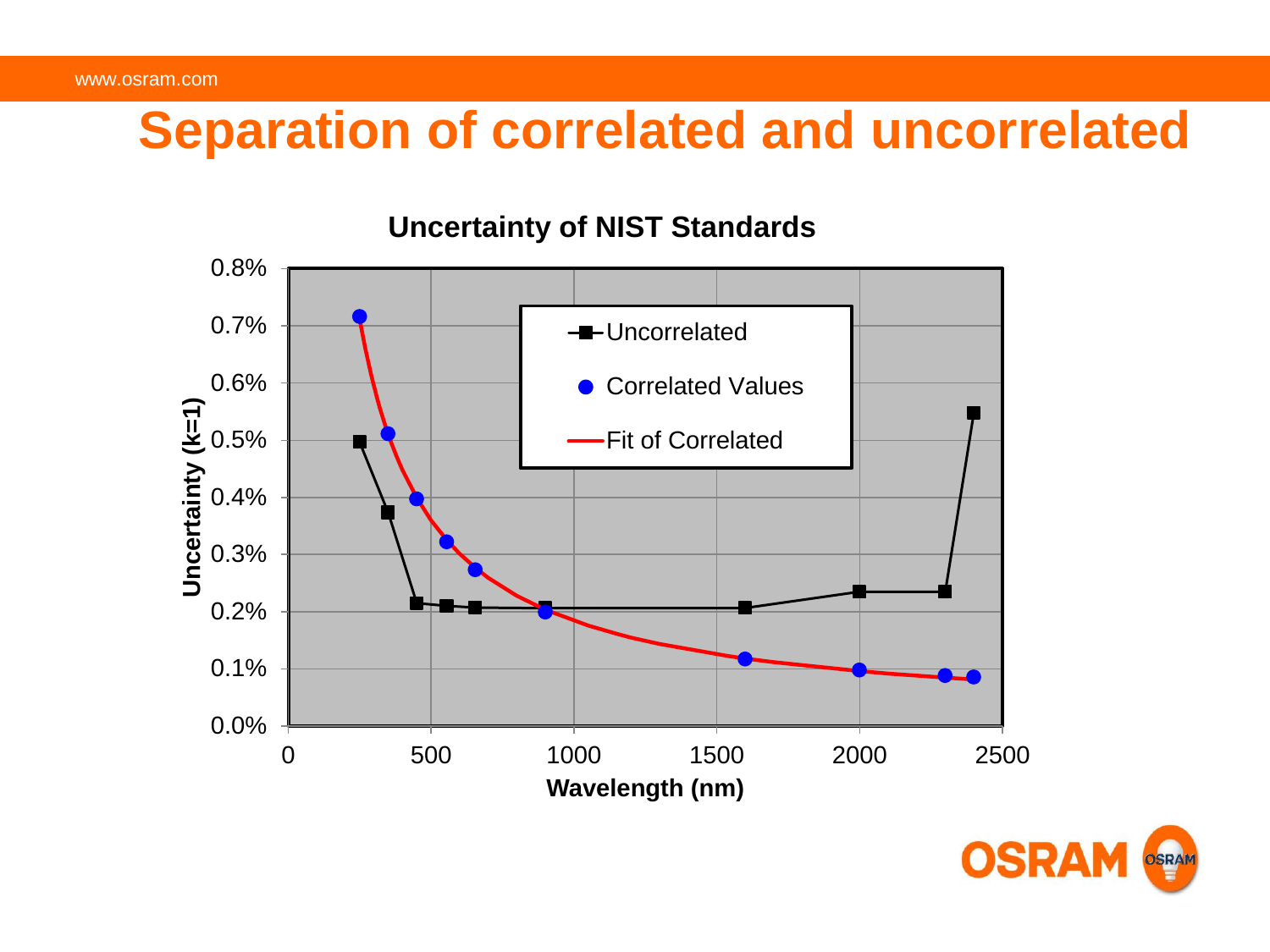#### **Correlation's impact on Interpolation**



#### **Change in Interpolated Spectra**

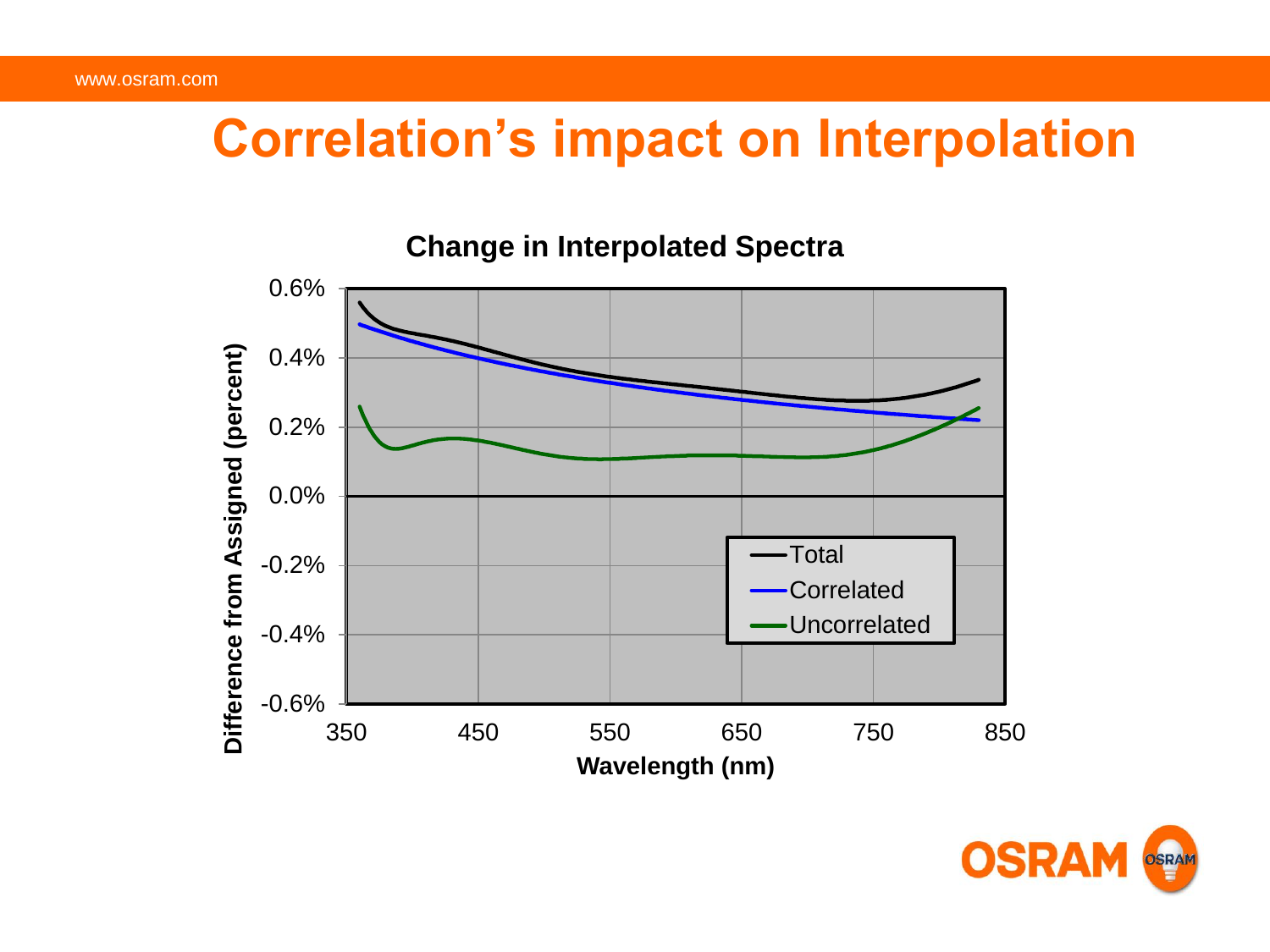# **Uncertainty Components Separated**

#### **Uncertainty Applied before Interpolation**



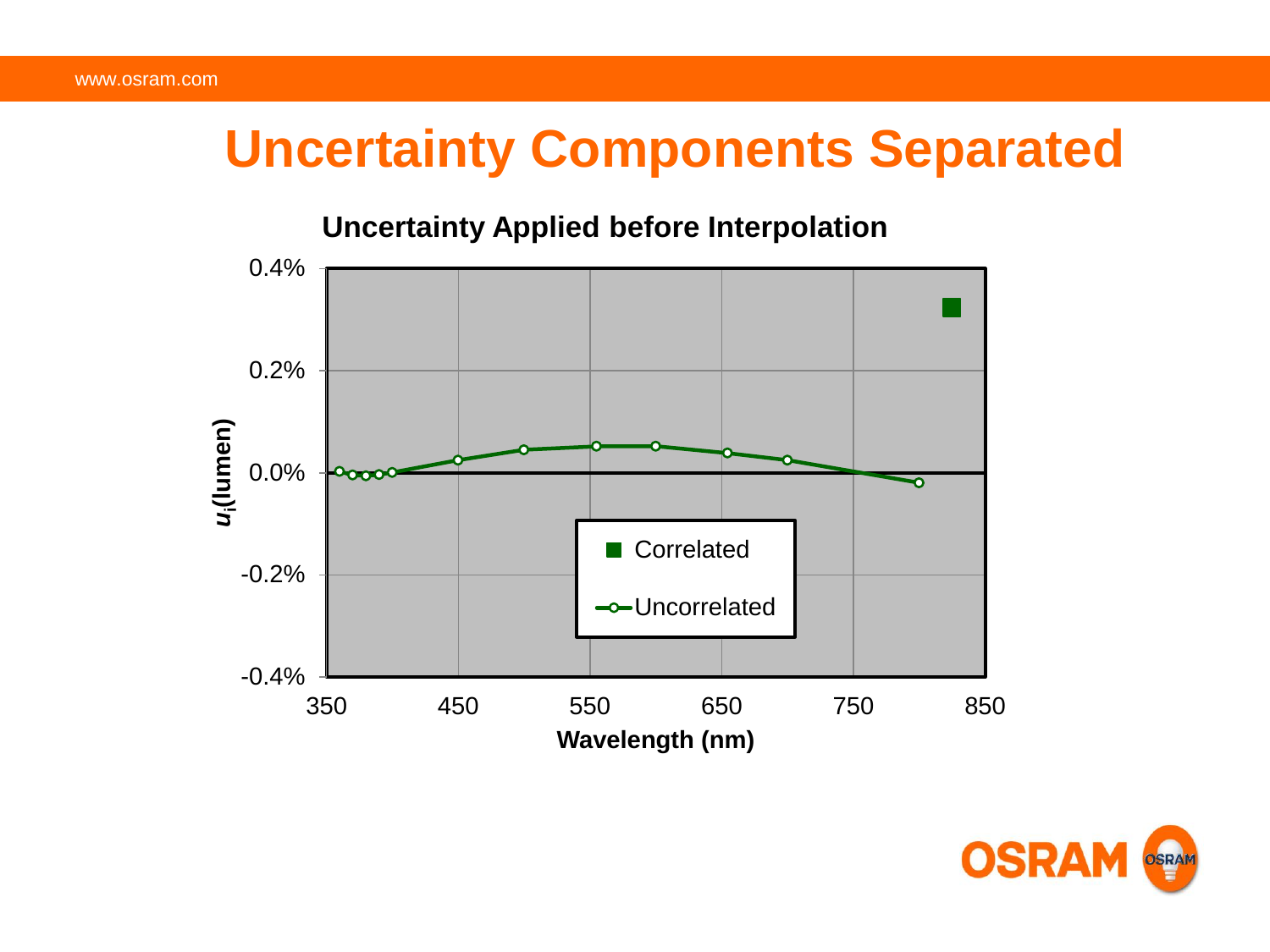# **Uncertainty Components Separated**

#### **Uncertainty Applied before Interpolation** 0.00010 0.00005 *u***i(color)** 0.00000 **Correlated** Ò ♦ Correlated -0.00005 -O-Uncorrelated  $\bullet$ **Uncorrelated** -0.00010 350 450 550 650 750 850 **Wavelength (nm)**

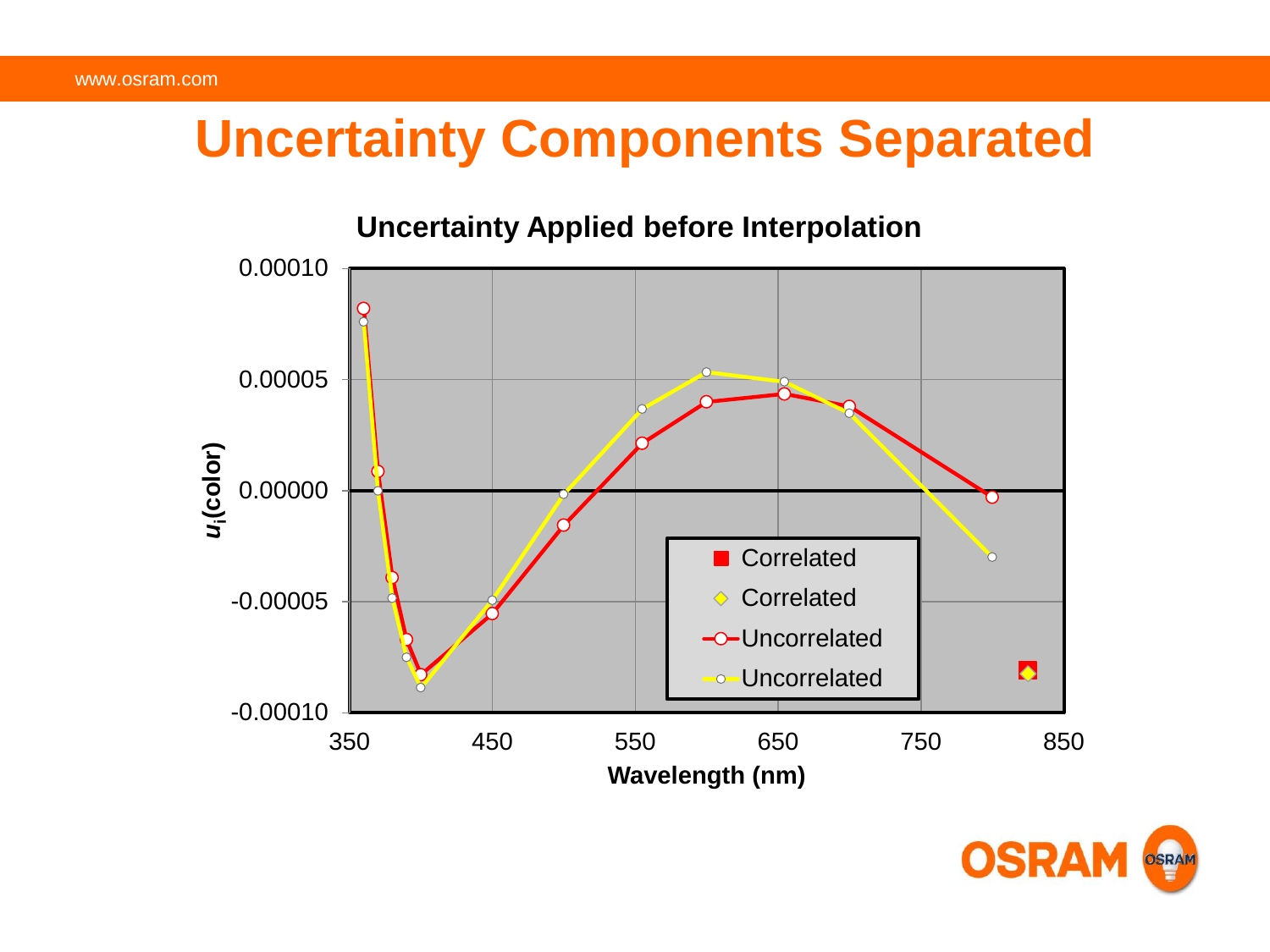# **Uncertainty arising from the Standard - Correlations applied before interpolation**

$$
u_c
$$
 (lumen) = 0.34%  $\sqrt{u_{555nm}} = 0.39$  %

- $u_c$  (CIEx) = 0.00019 ? correlation lowered the
- $u_c$  (CIEy) = 0.00020 ? uncertainties

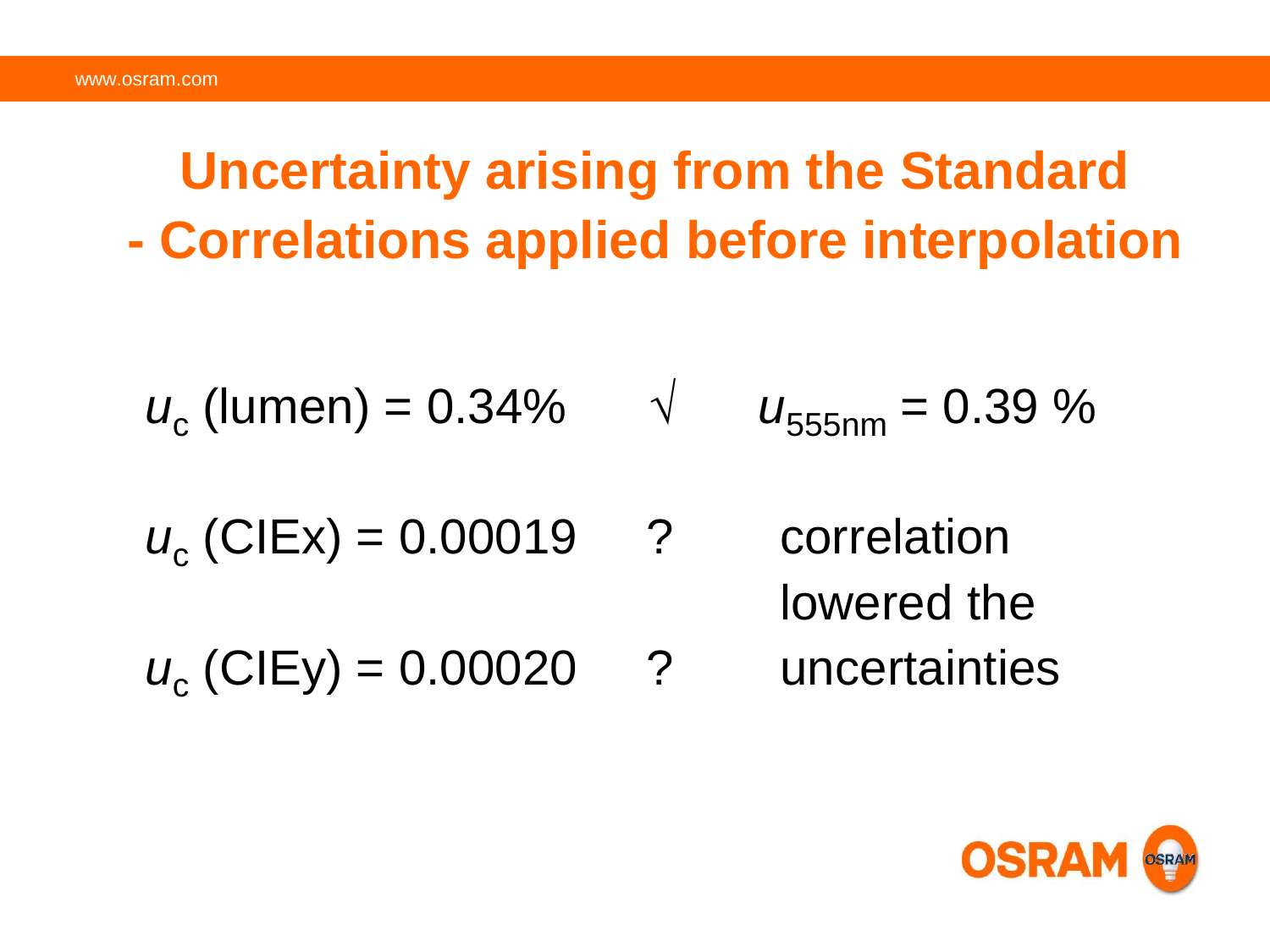# **Monte Carlo Method**  $lm = f(N_{350}, N_{360}, ... N_{800})$

$$
u_{350}(lm) = f(N_{350} \bullet (1 + u(N_{350})), N_{360},...N_{800})
$$

$$
u_C(lm) = \sqrt{\sum u_i^2(lm)}
$$

$$
lm = f(N_{350} \bullet R_{350}, N_{360} \bullet R_{360}, \dots N_{800} \bullet R_{800})
$$
  
\n $R_i = 1 + u(N_i) \bullet Random_{NORMAL}$   
\n*lm* is then a Probability Distribution Function

 $u_c(lm)$  is the standard deviation of *lm* 

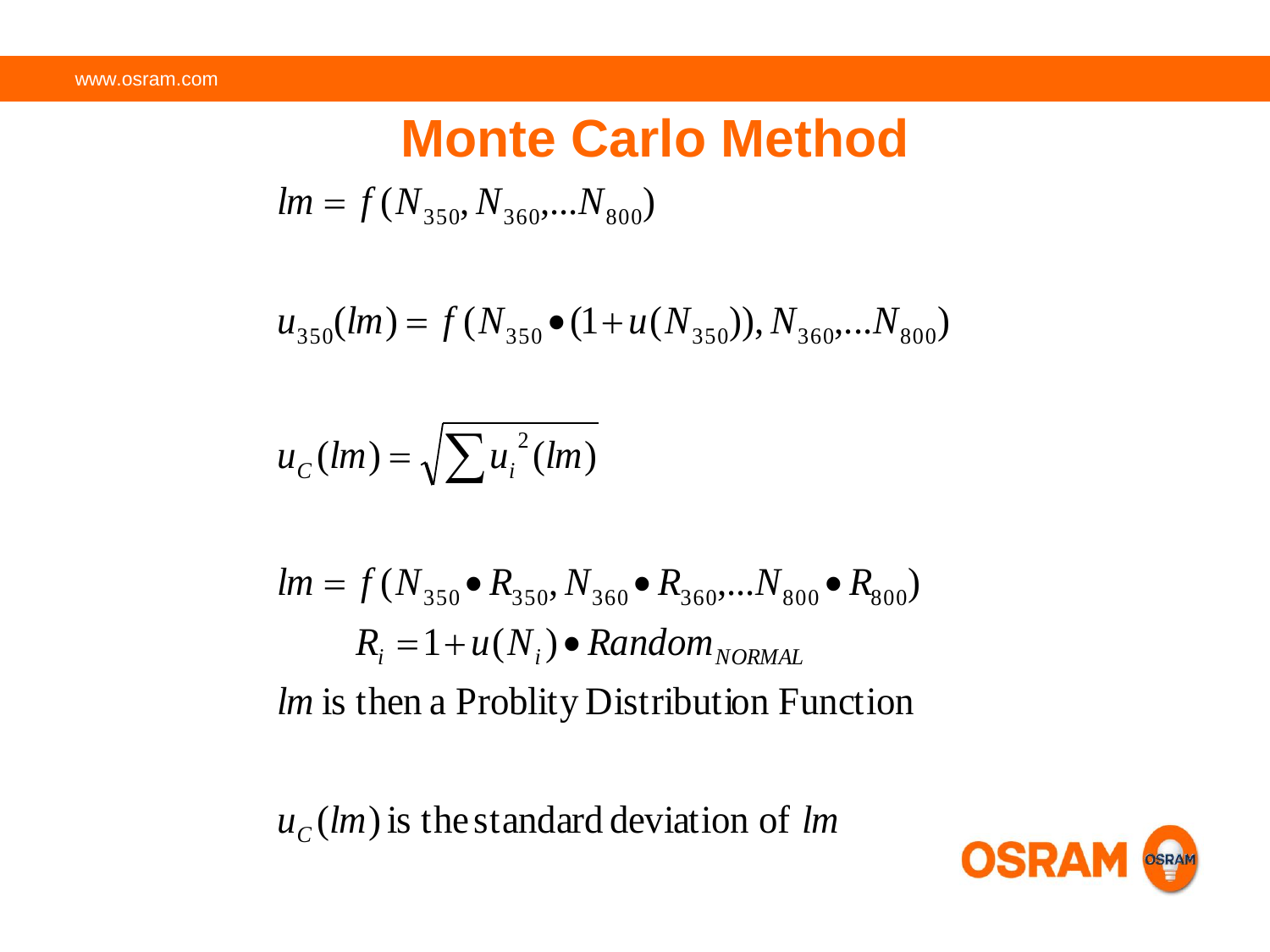# **Monte Carlo Simulation - Correlations applied before interpolation**

$$
u_c
$$
 (lumen) = 0.35%

 $u_c$  (CIEx) = 0.00019 analysis

Agrees with discreet

 $u_c$  (CIEy) = 0.00020